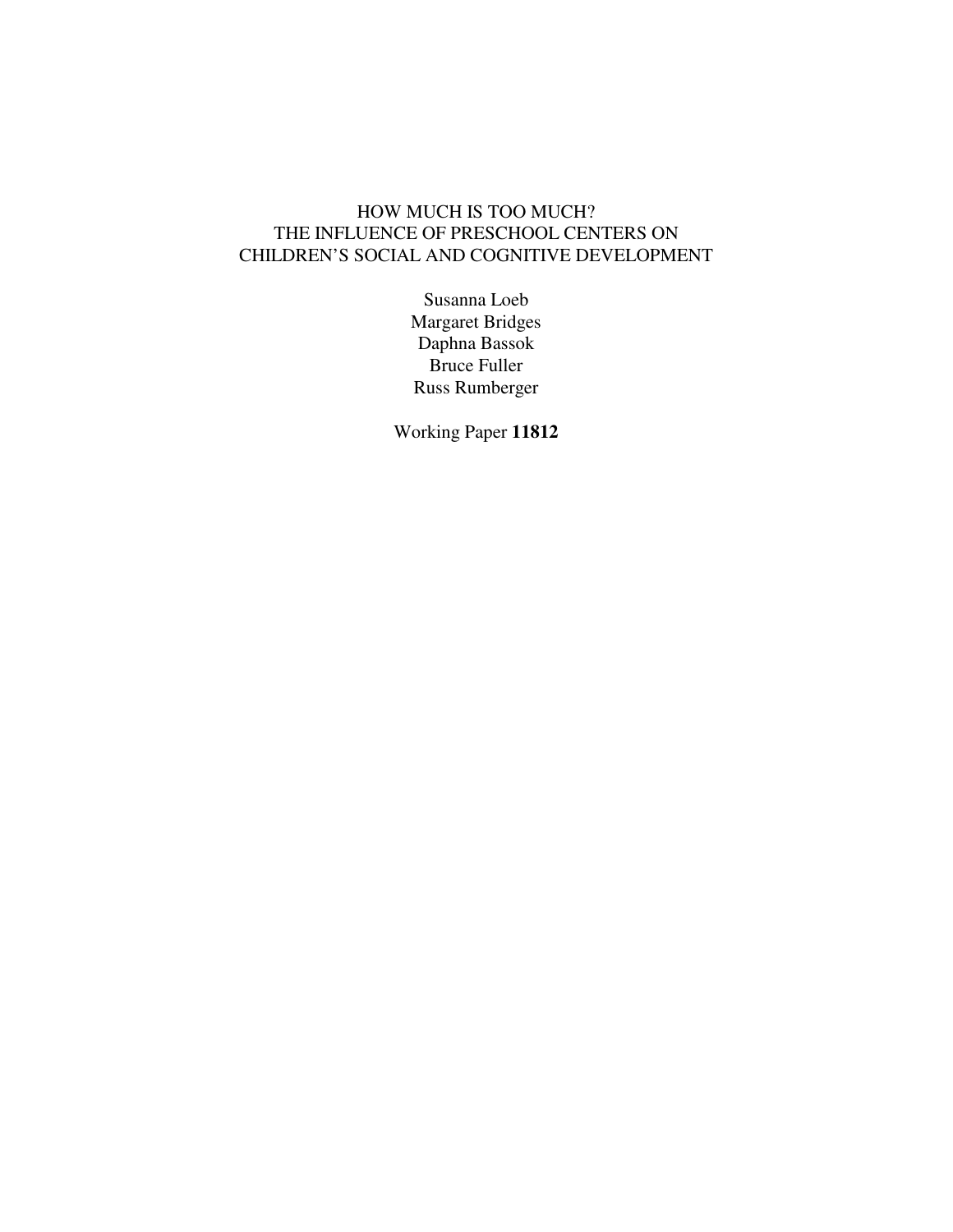## NBER WORKING PAPER SERIES

# HOW MUCH IS TOO MUCH? THE INFLUENCE OF PRESCHOOL CENTERS ON CHILDREN'S SOCIAL AND COGNITIVE DEVELOPMENT

Susanna Loeb Margaret Bridges Daphna Bassok Bruce Fuller Russ Rumberger

Working Paper 11812 http://www.nber.org/papers/w11812

NATIONAL BUREAU OF ECONOMIC RESEARCH 1050 Massachusetts Avenue Cambridge, MA 02138 December 2005

The views expressed herein are those of the author(s) and do not necessarily reflect the views of the National Bureau of Economic Research.

©2005 by Susanna Loeb, Margaret Bridges, Daphna Bassok, Bruce Fuller, and Russ Rumberger. All rights reserved. Short sections of text, not to exceed two paragraphs, may be quoted without explicit permission provided that full credit, including © notice, is given to the source.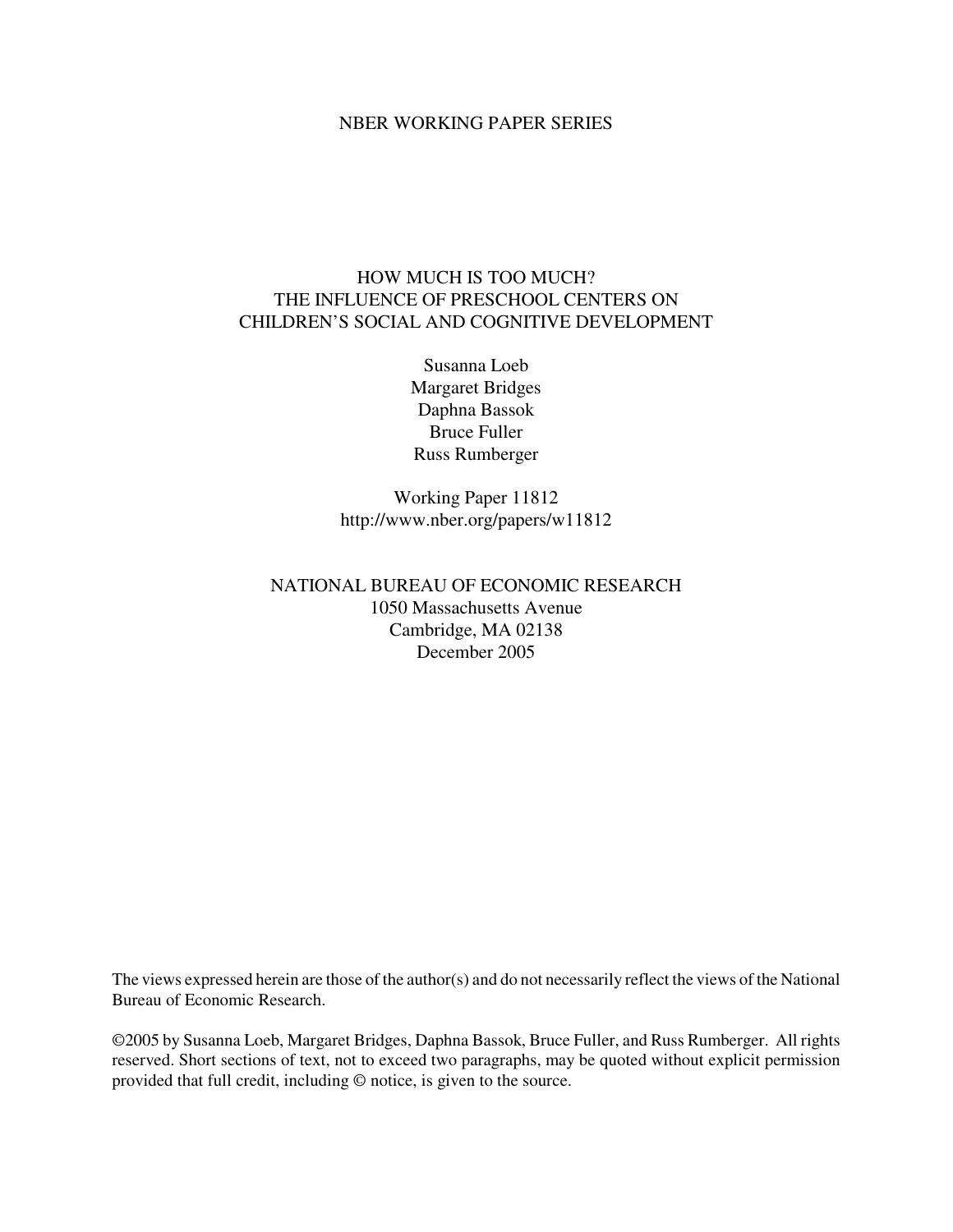How Much is Too Much? The Influence of Preschool Centers on Children's Social and Cognitive Development Susanna Loeb, Margaret Bridges, Daphna Bassok, Bruce Fuller, and Russ Rumberger NBER Working Paper No. 11812 December 2005 JEL No. I2, I3

#### **ABSTRACT**

Previous research has demonstrated that attending center care is associated with cognitive benefits for young children. However, little is known about the ideal age for children to enter such care or the "right" amount of time, both weekly and yearly, for children to attend center programs. Using national data from the EarlyChildhood Longitudinal Study (ECLS-K), this paper asks whether there are optimal levels of center care duration and intensity and whether these levels vary by race or income. We consider pre-reading and math skills as measured by assessments administered at the beginning of kindergarten, as well as teacher-reported social-behavioral measures. We find that on average attending center care is associated with positive gains in pre-reading and math skills, but negative social behavior. Across economic levels, children who start center care between ages two and three see greater gains than those who start centers earlier or later. Further, starting earlier than age 2 is related to more pronounced negative social effects. Results for center intensity vary by income levels and race. For instance, poor and middle-income children see academic gains from attending center intensively (more than 30 hours a week), but wealthier children do not; and while intense center negatively impacts Black and White's social development, it does not have any negative impact for Hispanic children.

Susanna Loeb 224 CERAS, 520 Galvez Mall Stanford University Stanford, CA 94305 and NBER sloeb@stanford.edu

Margaret Bridges mbridges@berkeley.edu

Daphna Bassok dbassok@stanford.edu Bruce Fuller b-Fuller@uclink4.berkeley.edu

Russ Rumberger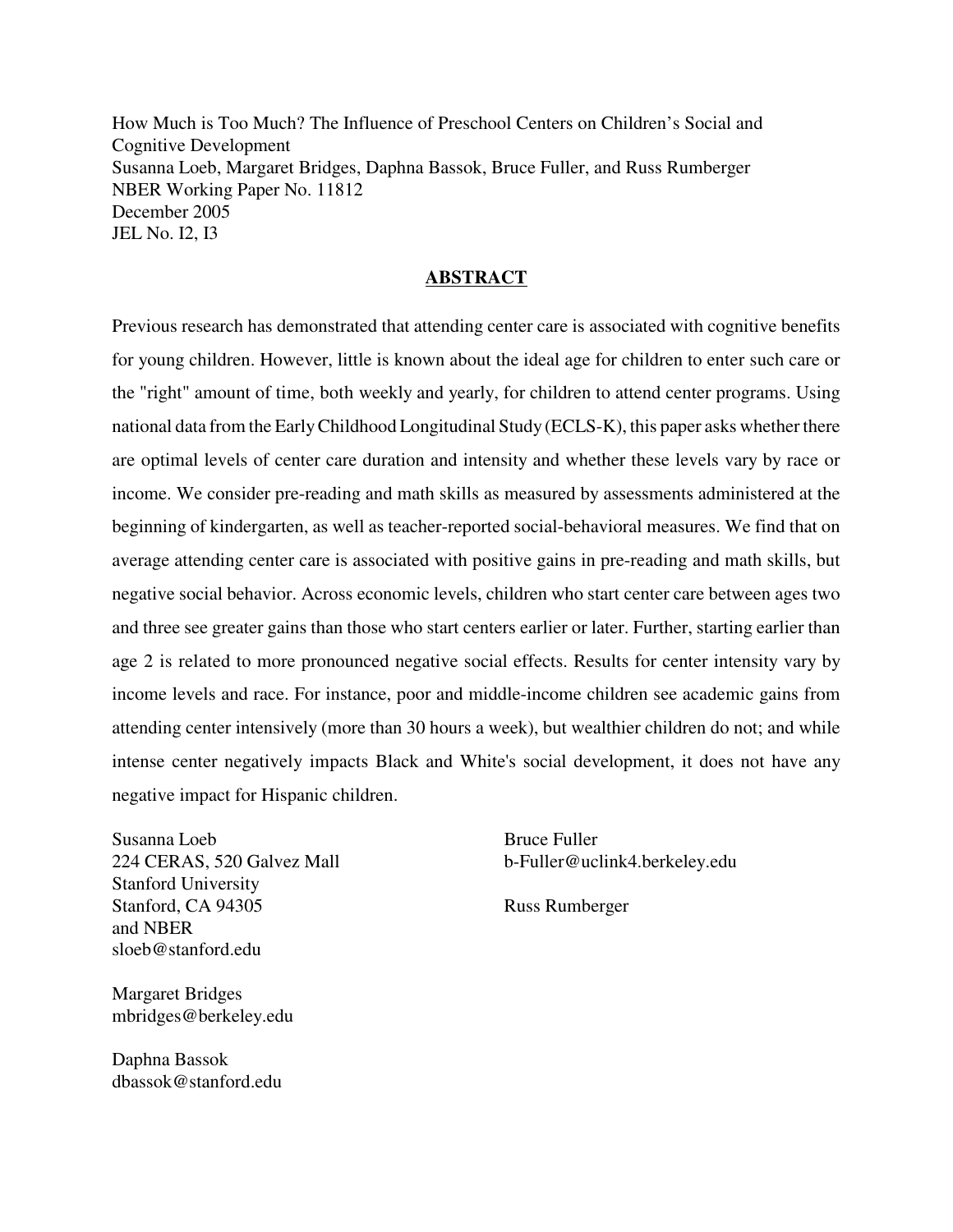#### **1. Introduction**

Young children – at least those from low-income families - benefit from exposure to preschool or child-care centers in terms of cognitive growth and school readiness. Experiments such as the Perry Preschool or the Abecedarian Project have long shown sustained effects on cognitive growth for children from poor Black families (Campbell et al., 2002). Larger public programs, such as the Chicago Child-Parent Centers, also show encouraging results, as do center-based programs of naturally varying quality spread across different states (Loeb et al., 2004; Reynolds & Temple, 1998).

What we don't know is whether the effects of preschool centers vary by intensity of exposure and for children from different backgrounds. This paper extends recent work by Magnuson, Ruhm, & Waldfogel (2004) to consider the effects of different child-care arrangements on children's cognitive and social proficiencies at the start of kindergarten, estimating the effects of the <u>duration</u> and intensity of children's participation. We also focus on how effects vary across children from different social classes and ethnic groups. These issues are directly germane to debates over whether extending free preschool to all children is a costeffective policy, whether full or half-day programs are advisable, and which groups of children would likely benefit from them.

Our analyses, drawing on data from the Early Childhood Longitudinal Study (ECLS-K), starts by asking the question: does exposure to center care in the years before kindergarten improve children's cognitive and social-behavioral outcomes at kindergarten entry? Next we ask how the relationships between center care and development vary for children from differing income and ethnic groups. Finally, we focus on the effects of the intensity and duration of center attendance—as measured in years, months per year and hours per week—on child outcomes. Never before has the field been able to test these relationships with a large and nationally representative sample of young children with such rich background data on their families.

**Does exposure to center-based care in the year before kindergarten improve children's outcomes in kindergarten?** Almost two-thirds of all four-year-olds now attend center programs before starting kindergarten (U.S. Department of Education, 2003), although the length and intensity of their exposure, and the quality of these local programs, vary dramatically. Exposure to these diverse preschool programs, often called center-based child-care programs, benefits children's cognitive development, and appears to be one of the most effective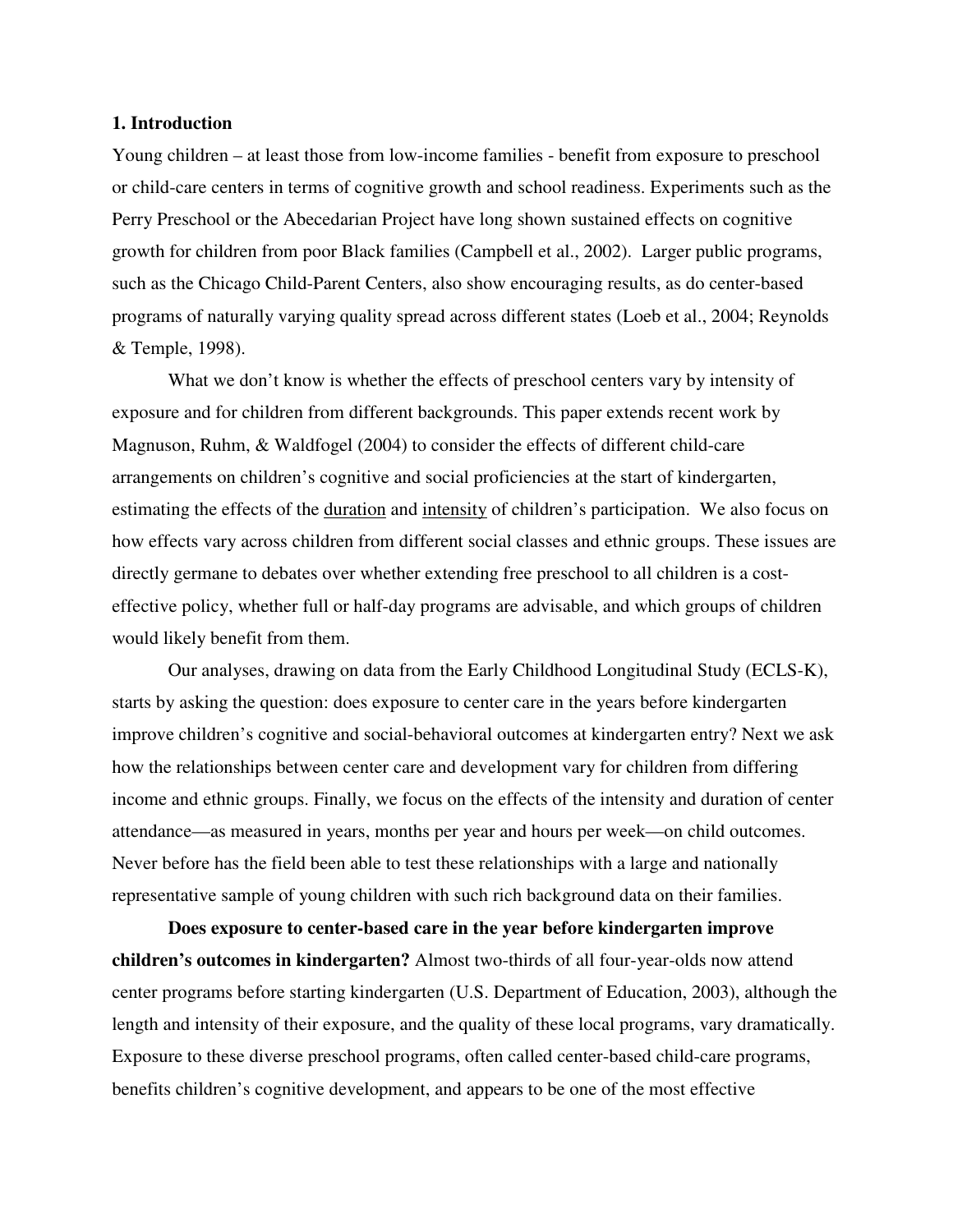interventions for advancing poor children's learning (Heckman, 2000; Shonkoff & Phillips, 2000). The cognitive benefits appear to be modest to strong for some groups; however researchers estimating effects on children's social-behavioral outcomes have found largely negative social effects (NICHD ECCRN & Duncan, 2003).

**How does the relationship between center-based care and development vary by family income and ethnicity?** Disparities in early cognitive proficiencies are starkly evident across social class and ethnic groups, as children enter kindergarten. The difference between Black and White children in their early language and cognitive development is equal to the approximate amount that children learn during two to three months of kindergarten (Reardon, 2003). English-proficient Hispanic five-year-olds in California score about 0.38 of a standard deviation (*SD*), or about three months, behind White youngsters in pre-reading and math skills (Rumberger and Arellano, 2003).

Similar early learning gaps exist between children from poor and affluent families. Children in the lowest socioeconomic group are several months behind their middle-class peers in pre-reading and pre-math skills at kindergarten entry. This gap almost triples when poor children are compared to the most affluent fifth (Bridges et al., 2004). The disparities between groups often grow even larger over the course of children's schooling (Fryer & Levitt, 2004).

Attending high-quality child care appears to boost children's developmental trajectories, leading to speculation about the possibility of its closing achievement gaps (Barnett, 1995; Bridges et al., 2004). Researchers have compared various care arrangements – including centers, Head Start preschools, licensed homes, or individual caregivers – to determine which might hold the most promise for improving cognitive and social-behavioral outcomes. Center programs appear to offer the most benefits for poor children (Loeb et al., 2004), with participation in carefully controlled and expensive, "boutique" preschools generating immediate and long-term benefits (Barnett, 1995; Campbell & Ramey, 1995). Evidence for Head Start, distinguished by the poor children it serves and by its centralized regulations, is mixed (Garces et al., 2002).

If exposure to center programs boosts poor children's development, this intervention strategy could help to close the achievement disparity. This leads to the empirical question of whether or not the effects of center exposure vary across social-class and ethnic groups. However, center-based programs appear to raise cognitive proficiencies for middle-class children as well as for children from low-income families (Magnuson et al., 2004ab). An analysis for the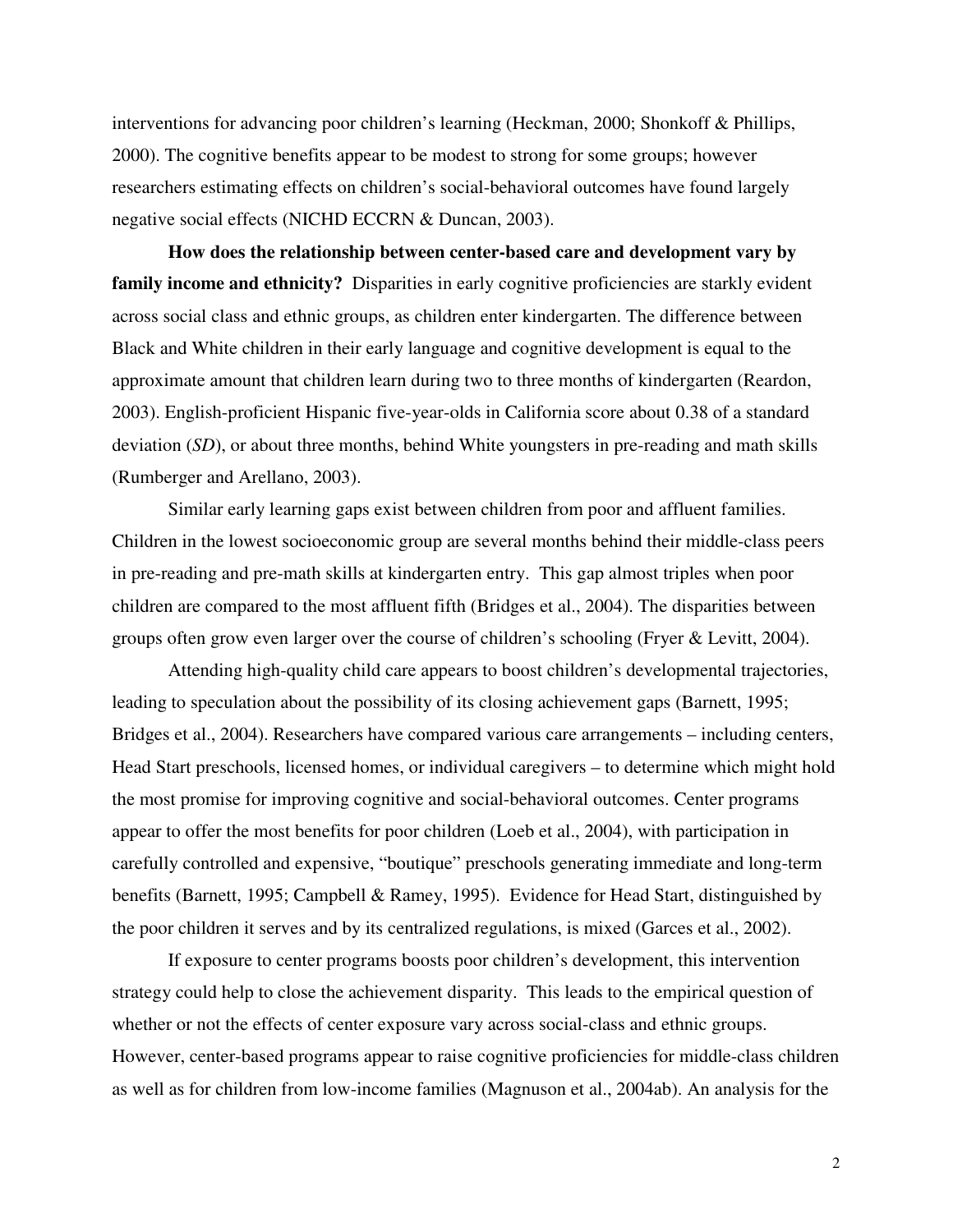California sub-sample of the ECLS-K data also found significantly higher cognitive proficiency levels for English-proficient Hispanic children from middle-class homes when they had attended center-based programs in the year before kindergarten (Bridges et al., 2002).

Yet, several studies indicate that children from disadvantaged homes may exhibit the greater gains from participating in center-based programs (Burchinal et al., 1997; Campbell & Ramey, 1994; Magnuson et al., 2004a). Center programs also may benefit English-language learners differentially, given that these children are less likely to experience the types of early literacy practices in the home which have been found to facilitate early language and cognitive development (August & Hakuta, 1999; Snow, Burns, & Griffin, 1998).

Differing rates of access to center programs continue to concern policy makers and hold implications for taking into account selection processes when estimating effects of centers on child development. Participation rates in center programs rise with social class: children from affluent families are much more likely to enroll than children from other SES groups (O'Brien-Strain et al., 2003). More than 70 percent of upper middle-class children attend center-based programs before starting kindergarten, compared with 45 percent of those from low-income families (Hofferth et al., 1995). However, expansion of Head Start and state preschools has dramatically increased participation by children from poor families since the 1960s (Smith et al., 2003). In fact, it may be that working-class families have less access to centers than their poor counterparts, because they earn just above income eligibility cutoffs for subsidies yet they cannot afford high fees (Fuller et al., 2004).

Ethnic disparities in preschool access also remain stark. Hispanic parents enroll their children in centers at a rate 23 percentage points below the rate for Black children, and 11 percent below Whites, even after taking into account maternal employment status (Liang et al., 2000). Asian American children participate in preschool at substantially lower rates than Whites or Blacks, though they show quite high pre-reading and math proficiencies (NCES, 1998)**.**

**What are the effects of the intensity and duration of center attendance on children?** A concern for parents and policy makers is how much time children should spend in preschool or child-care programs; yet, little empirical work has focused on the effects of the length of exposure to center programs between the ages of two and five years, nor on the intensity of exposure in terms of hours per day. The effects of different child care arrangements are likely based in part on the amount of time children are exposed to them. Exposure can be seen as a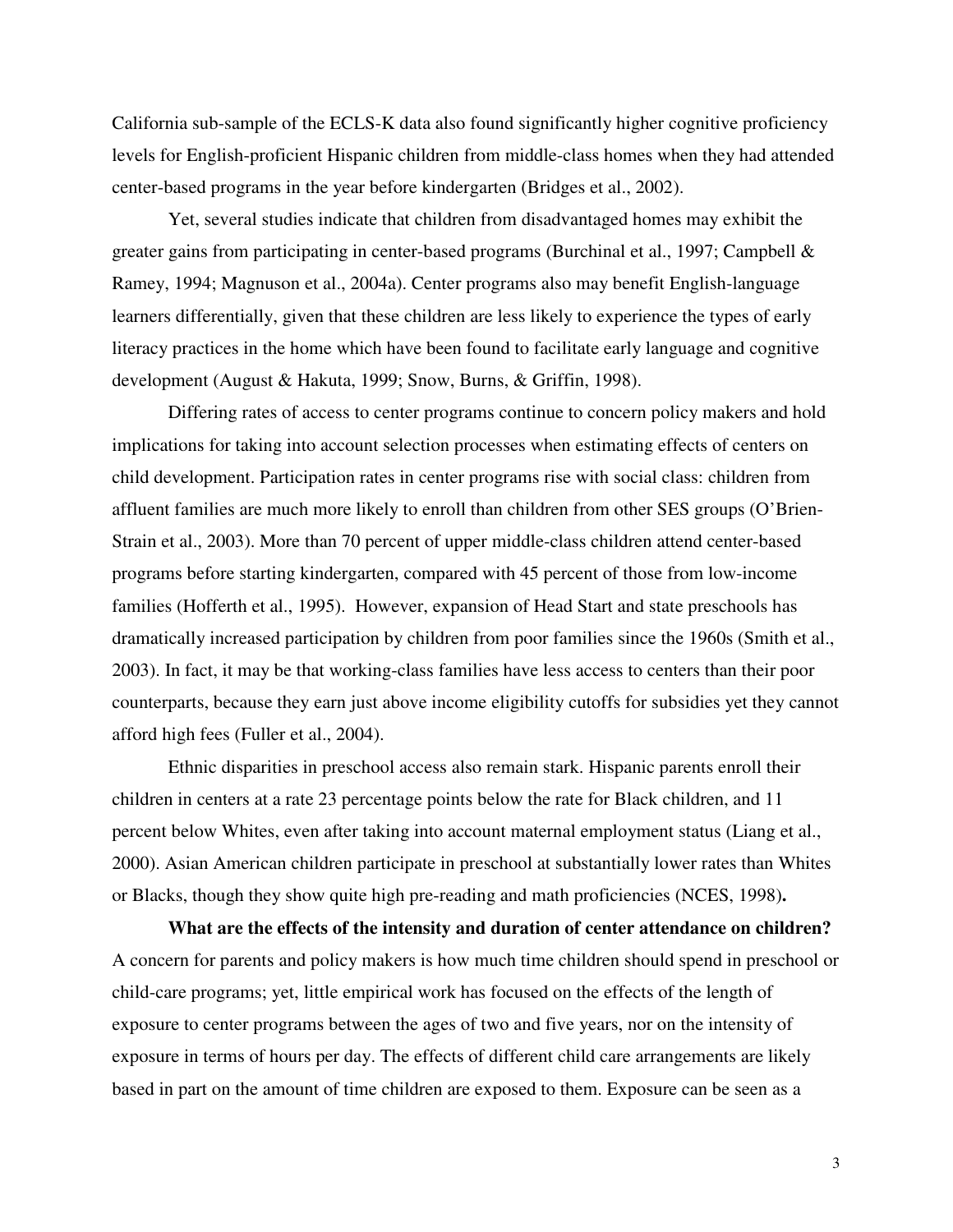"dosage" effect and can be conceptualized as the age at entry and intensity of attendance. Children entering at younger ages or attending for more hours per week may exhibit greater benefits (or detriments) than those with later or less exposure. Little is known about the amount of exposure that maximizes cognitive gains or guards against detrimental social-behavioral effects.

Research to date on cognitive outcomes generally shows that earlier intervention is best, at least for children from poor families (Shonkoff & Phillips, 2000). Preschool may be atypical of interventions, however, as it entails both separation from parents and exposure to variable yet potentially enriched learning environments. The evidence on the effects of early entry into child care is mixed. Entering center-based care in infancy may not be a detriment to poor children's cognitive outcomes (Vandell & Ramanan, 1992); but it may for White or middle-class children (Han, Waldfogel, & Brooks-Gunn, 2001; NICHD ECCRN, 2002). Later entry appears to diminish these potential negative effects on cognitive development and in fact provide benefits. Initial work with the California sub-sample of the ECLS-K data indicates that starting centerbased care at age three provides a boost to children's early reading and math skills, in comparison to starting later (Bridges et al., 2004). Clements, Reynolds, & Hickey (2004) echo this finding for children attending Chicago Child-Parent Centers (CPCs), with two years of preschool—starting at three—providing more benefits to children at school entry than just one year, although these increases were no longer significant in first grade.

In contrast, entering child care early may hold negative social-developmental outcomes, including disruptive and aggressive behavior in centers and later in school (Belsky, 2002; Han et al., 2001). These negative effects on social behaviors also have been observed for children who begin center programs later (age four), and they may be associated with the cumulative amount of time in child care, rather than the age of initial entry (Colwell et al., 2001). For example, children spending longer hours or more months in center care each year exhibit greater problem behaviors, including elevated levels of aggression and less effective impulse control (Bates et al., 1994; NICHD ECCRN, 2003). Belsky (2002), using the largely middle-class NICHD sample, found a linear and positive relationship between hours in child care and externalizing behavior.

Han et al. (2001) examined related questions about time in child care and behavior problems with the National Longitudinal Survey of Youth. They found that White children whose mothers worked within the first nine months of their lives, and thus presumably attending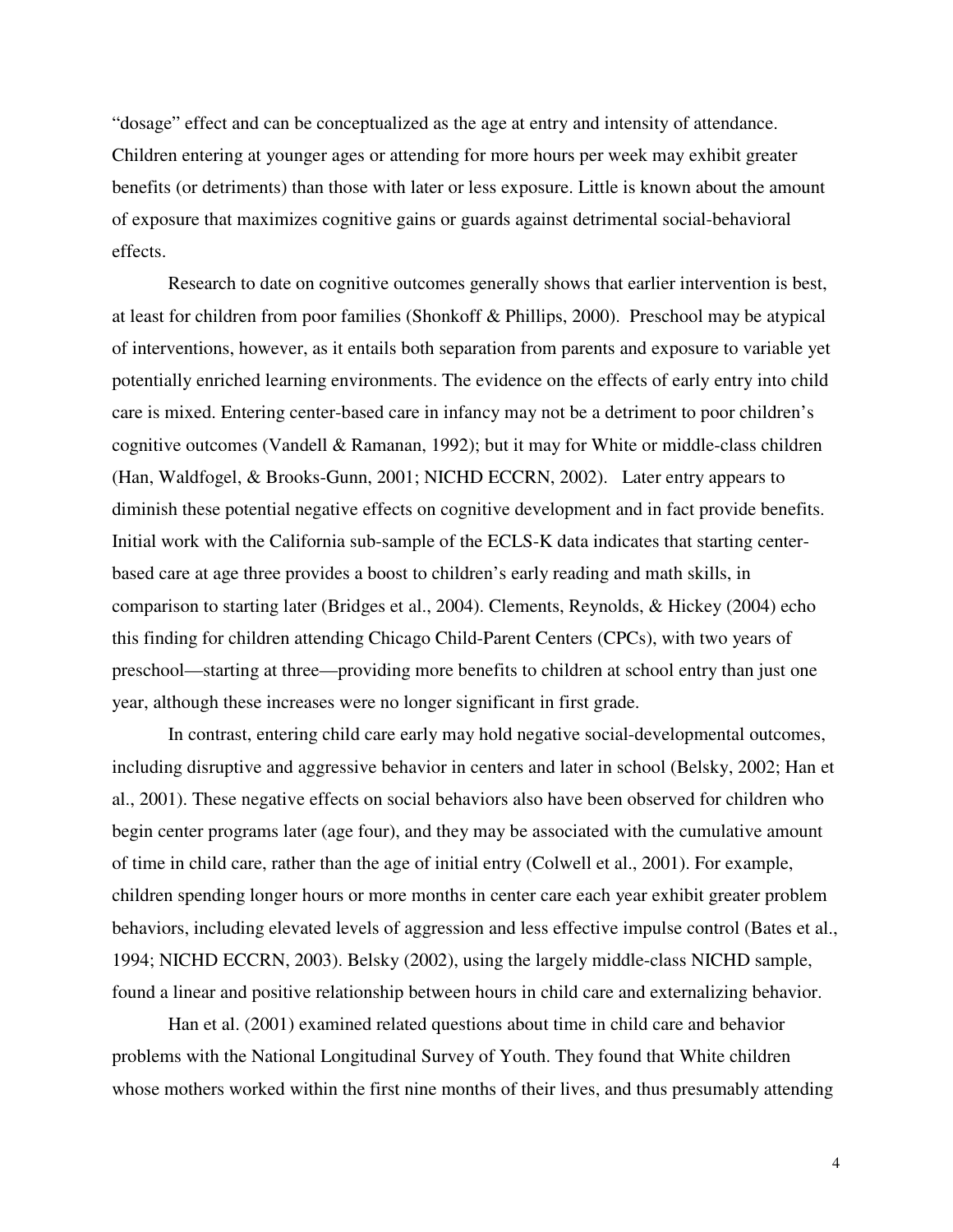non-maternal care, displayed higher rates of externalizing behaviors by age seven or eight. Given that this association is between maternal employment, not child care per se, and children's externalizing behavior, it may be the long separation from parents and not attending child care which increases behavior problems.

While this evidence suggests that time spent in center programs may increase behavioral problems, it is not clear that these effects are seen across children from different backgrounds. Clements, Reynolds, & Hickey (2004) found positive effects on the social-emotional and behavioral outcomes of children in the Chicago CPC program, which entailed children's participation of about 15 hours per week. The benefits were significant and sustained over time: participants had better behavioral outcomes in school and lower rates of delinquency and criminal behavior years later. While these results are encouraging, this intervention was conducted with very poor children and had more comprehensive services than standard center programs offer, including home-visiting components and more intensive parent involvement.

The present study contributes to this literature in several ways. In addition to using a representative sample of English-proficient U.S. children, it assesses the duration effect of center-care experiences to ask, what is the optimal age for children to enter center programs? Second, it looks at the intensity effect, asking whether there is some number of hours per week of attendance that holds an optimal effect. Third, it examines both of these effects by the income of the child's family and by racial groups, asking whether center care experiences are more or less important for children from different groups. All three of these questions are central to the current debate over universal preschool.

#### **2. Data**

Our analysis uses data from the ECLS-K. These data were drawn from interviews with a nationally representative sample of parents with young children, along with direct assessments of their five year-olds and interviews with kindergarten teachers. We analyzed data for 14,162 children who entered kindergarten for the first time in 1998. We excluded children with missing scores on any of the assessments and children with no child care information.<sup>1</sup>

<sup>&</sup>lt;sup>1</sup> We dropped students who were missing child care information  $(3,190)$ , children who were not first-time kindergarteners (867), or missing any one assessment (3,041). We ran specification checks with missing values imputed using best-subset regression and found no meaningful difference in the results of interest.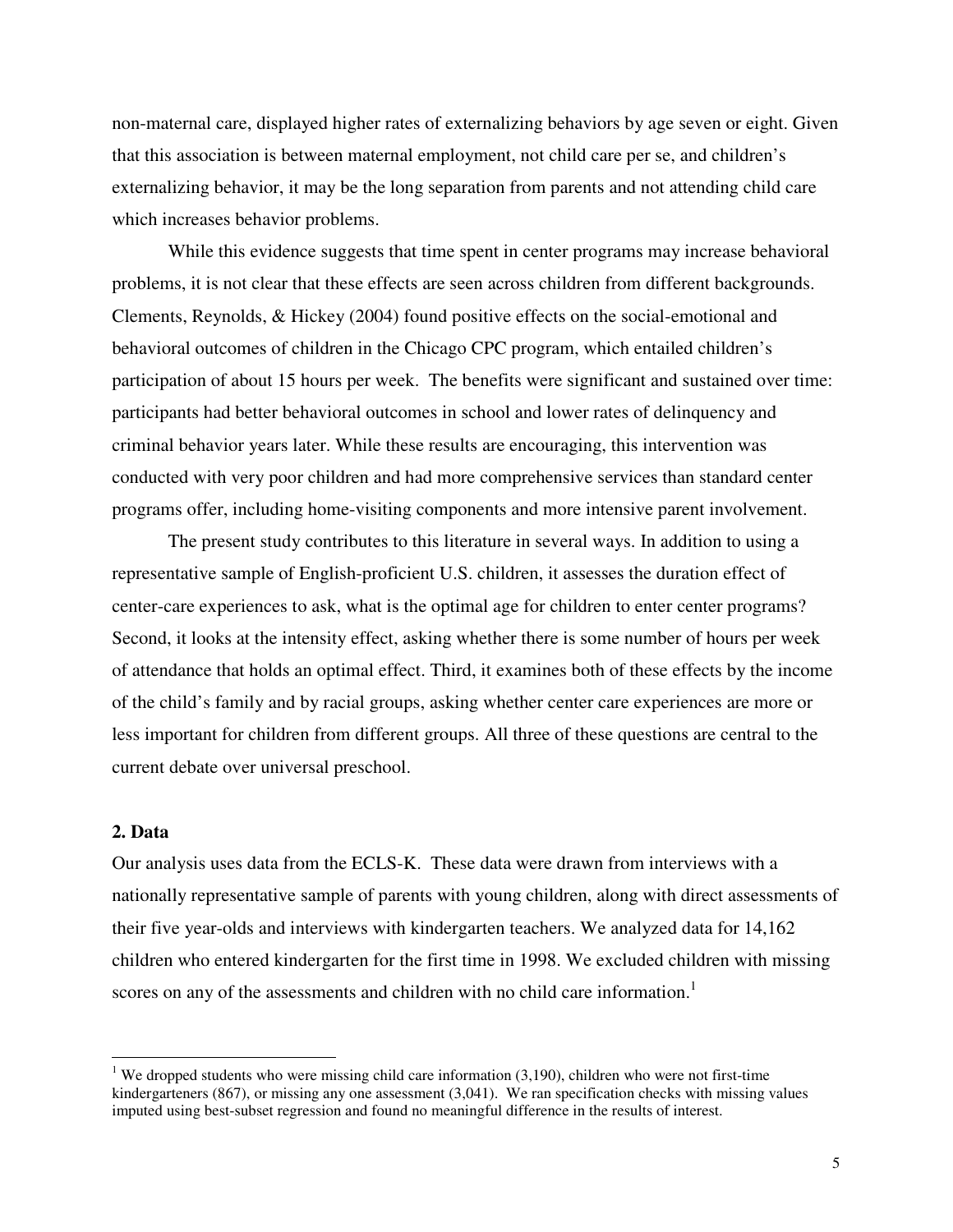Child Care Measures. In the fall of kindergarten, parents were asked a series of questions regarding their child's care arrangement in the previous year. Based on their responses, we categorize children into four mutually exclusive *child-care types*: (non-Head Start) center program, Head Start program, parental care, and non-parental care. The non-parental care group includes care by non-parent relatives and non-relatives such as a babysitter. Though parents were asked to specify whether their child attended a day care center, a preschool, a nursery school, or a pre-K program, we were concerned that the differences between the four center types were difficult for parents to distinguish. We therefore created a single center care group that includes children who went to any type of child care center with the exception of Head Start. If parents indicated that their child received care at multiple settings, we coded them as follows: if a child attended center care in combination with parental or non-parental care, he/she was placed in the center care group. Similarly, if a child attended Head Start in combination with parental or non-parental care, he/she was placed in the Head Start group. Finally, if a child participated in center care and a Head Start program, we placed him/her in the group in which she spent more hours per week.<sup>2</sup>

To test whether the amount of center exposure made a difference in children's outcomes, we created a series of *age of entrance* and *intensity* variables. To get at the impact of early entrance, we created indicator variables for the child's age at first entry to center care (age 0-1, 1-2, 2-3, 3-4, 4-5, greater than 5, and unknown). <sup>3</sup> We also created two intensity variables: the first dichotomous variable indicates whether the child attended center care for 15 to 30 hours per week and nine months out of the year; the second, raises the weekly hours to at least 30 hours per week and at least nine months.<sup>4</sup> Approximately 21 percent of children who use a center as their primary care type are in the first, *moderate intensity*, group; 30 percent are in the *high intensity* group. While we created these distinctions in keeping with the typical half-day program and the

 $2$  If center hours and Head Start hours were equal, we considered the child a Head Start attendee. NCES independently confirmed Head Start attendance, so we assigned to the center care group those who reported attending Head Start but were not confirmed as attending Head Start. For these children, we assumed that the parent-reported age at Head Start entry as well as the weekly hours variable referred to center care provision.<br><sup>3</sup> Parents were asked to indicate their child's age on initial entry to a particular type of care. However, a

does not necessarily imply continual enrollment: a child may have entered center care at age two for several months, withdrawn, and then re-entered at age four. The data do not include parents' reports on continuous usage of care.

<sup>&</sup>lt;sup>4</sup> The maiority of children who attended a center for more than 15 hours a week also attended for 9 months per year or more (78%).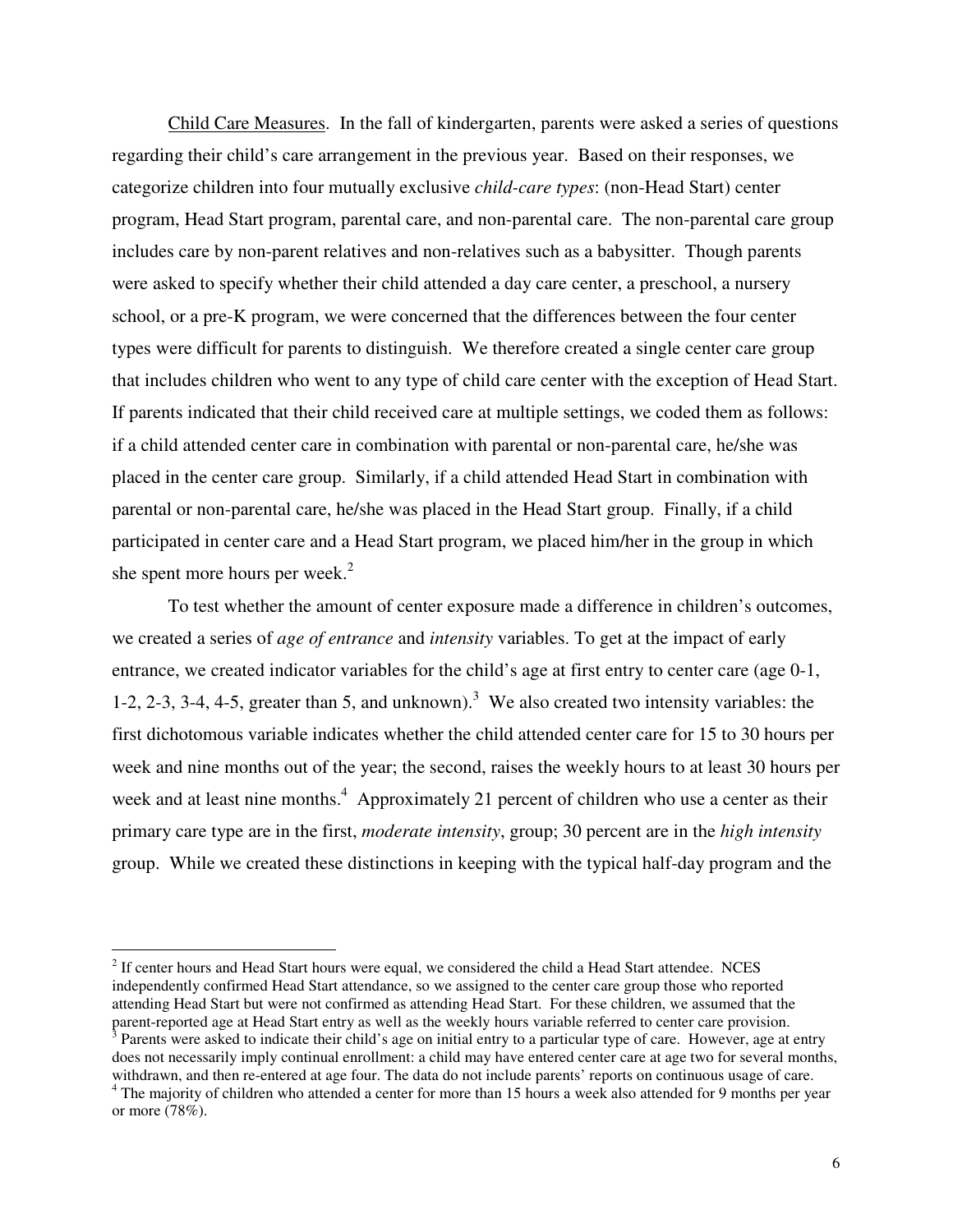typical full-day program, this categorization is not the only one worth considering; therefore we ran a number of specification checks with alternative definitions of intensity.

Child Outcomes. NCES field staff conducted one-on-one child assessments, in the fall of kindergarten, to measure reading and mathematics ability. The reading assessment measures a variety of skills including print familiarity, letter and word recognition, beginning and ending sounds, rhyming sounds, vocabulary, and comprehension. The math test evaluates each child's knowledge of numbers as well as their spatial sense and problem solving abilities (Early Childhood, 1998-99). The assessments in each subject area were administered in two stages; the first involved a routing test, and the second involved items at the appropriate difficulty level. In our analyses we used standardized T-scores. These scores are transformations of raw scores that have been rescaled with a mean of 50 and a standard deviation of 10. T-scores are normreferenced measures of early learning for specific domains and provide an indicator of how each individual child performs relative to the national average.

We also examined children's social-behavioral skills and problems as reported by kindergarten teachers for each child. Teachers were asked to evaluate the social skills of the sampled children in their classroom on a scale from one to four with respect to their motivated engagement of learning activities, self-control, and a variety of interpersonal skills. Using factor analysis we created a composite score that combines measures of self control, interpersonal skills, and externalizing behavior (Cronbach's alpha of 0.87). The behavior score is standardized with mean of zero and a standard deviation of one, so reported coefficients are readily interpretable as effect sizes.

Other Predictors and Control Measures. In order for the results to be comparable with Magnuson, Ruhm, & Waldfogel (2004), we use the same set of ECLS-K variables as controls for family background characteristics. In order to capture neighborhood effects, we also include a set of zip code level variables, aggregated from the long form of the 2000 Decennial Census.<sup>5</sup>

<sup>5</sup> ECLS variables were: age, gender, birth weight, weight , height, race/ethnicity *,* number of children, family structure, urban, region, mother's employment , parental education/employment, English, income-to-needs, expectations, importance of skills, choice of location, home learning activities , number of children's books in home, number of music tapes, CDs, or records in home, reading , school activities*,* parenting stress/depression, spanking , eating habits*,* computer, TV, visiting, other non-school activities, neighborhood. Zip code data from the 2000 long form of the decennial census were: total population, % Black/Pacific/Other/Asian/Hispanic/Mixes, % Urban , % Native, % 5 and under, % children under 5 in poverty, % population over 16 in the labor force who are unemployed, % of children 0-6 living with single mothers/fathers, % Hispanic, % of women with children 0-6, in the labor force/unemployed, % households in which Spanish is sometimes or always spoken, % women over 25 with less than a HS diploma, % households in which a language other than English is sometimes or always spoken, %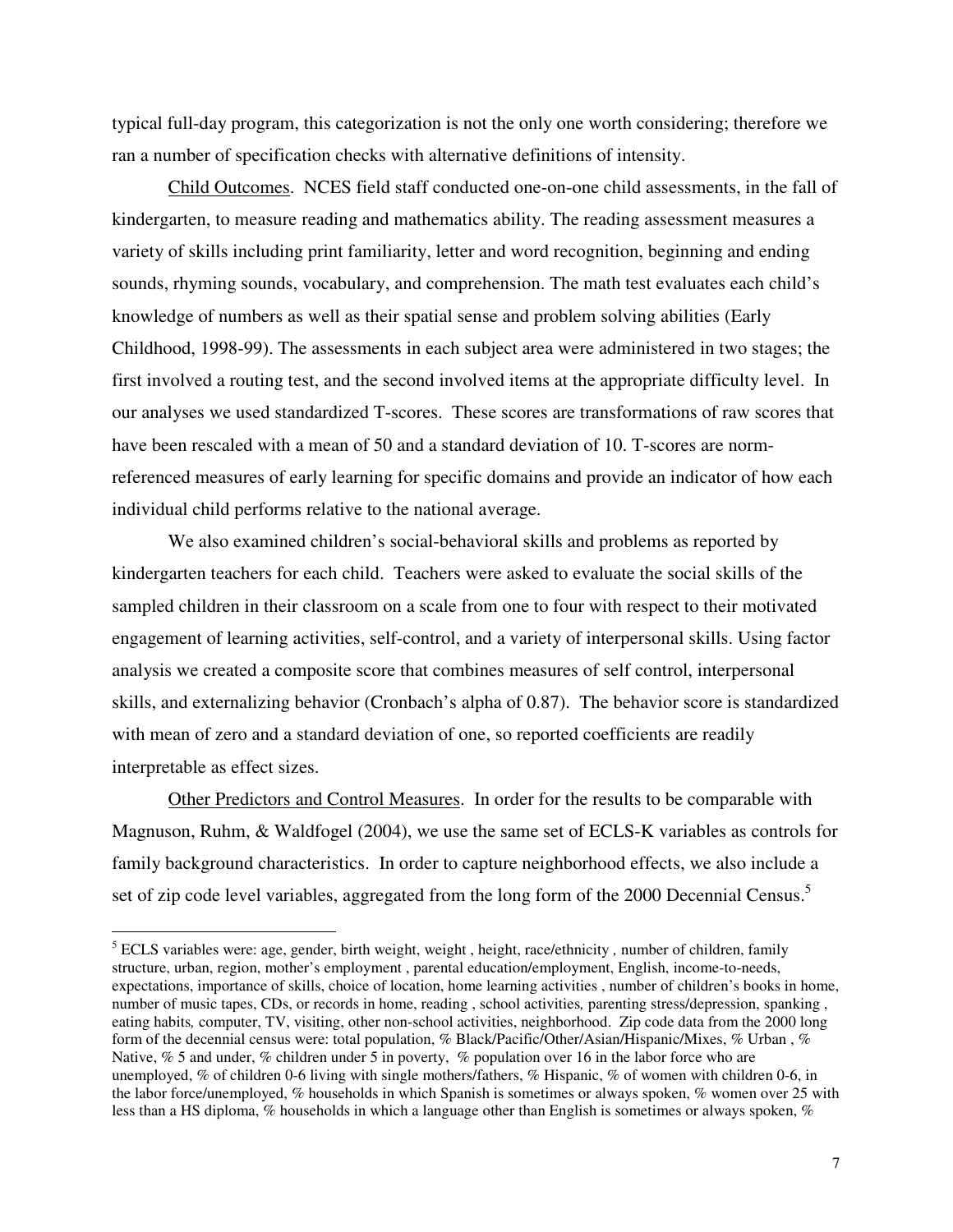Table 1 gives the means and standard deviations of a subset of the variables for the full sample and separately for youngsters attending each type of child care. We see that 64 percent of the children attended center care, compared with 17 percent in parental care, eight percent in Head Start and 12 percent in other non-parental care. Children in Head Start were somewhat more likely to come from the South and much more likely to be Black. Center programs are more evenly distributed across the country, but Hispanic children are less likely to attend. Large differences in socio-economic status are evident across child care types, as well.

Children in Head Start, not surprisingly, had lower birth weight, were more likely live in a single-parent family, have parents without high school degrees, and have participated in WIC, compared with all other children in the ECLS sample. Parents who provided the sole care for their children were, not surprisingly, less likely to be single parents and less likely to work full time. Children in center care were more likely to speak English only at home and have more highly educated parents. Children with other non-parental care were more likely to come from families in which the mother works full time.

In addition to these differences in social status, children in different care settings differ in their home lives. For example, children in Head Start have the least number of children's books in their home, while those in other centers have the most. Children in Head Start watch the most television, while those in centers watch the least. Children in Head Start are most likely to be spanked, while those in center care are least likely. Parents of children in Head Start are least likely to attend a parent-teacher conference during kindergarten or volunteer at school; those in center care are most likely.

#### **3. Method**

These prior differences in family background must be taken into account as we estimate the discrete effects of exposure to center programs on children's social and cognitive development at the start of kindergarten. The heart of our analysis relies on the rich measures of children and families available in the ECLS-K to adjust for differences across child care settings using a regression framework. Equation 1 summarizes this approach:

women over 25 with a HS diploma, % households that are linguistically isolated (no one over 14 speaks English), % of women over 25 with a BA or more, % of family households with 6 or more members, % 3 and 4 year olds in preschool/nursery school, % non-citizen population, % 3 and 4 year olds in PUB preschool/nursery school. Full details are available from the authors.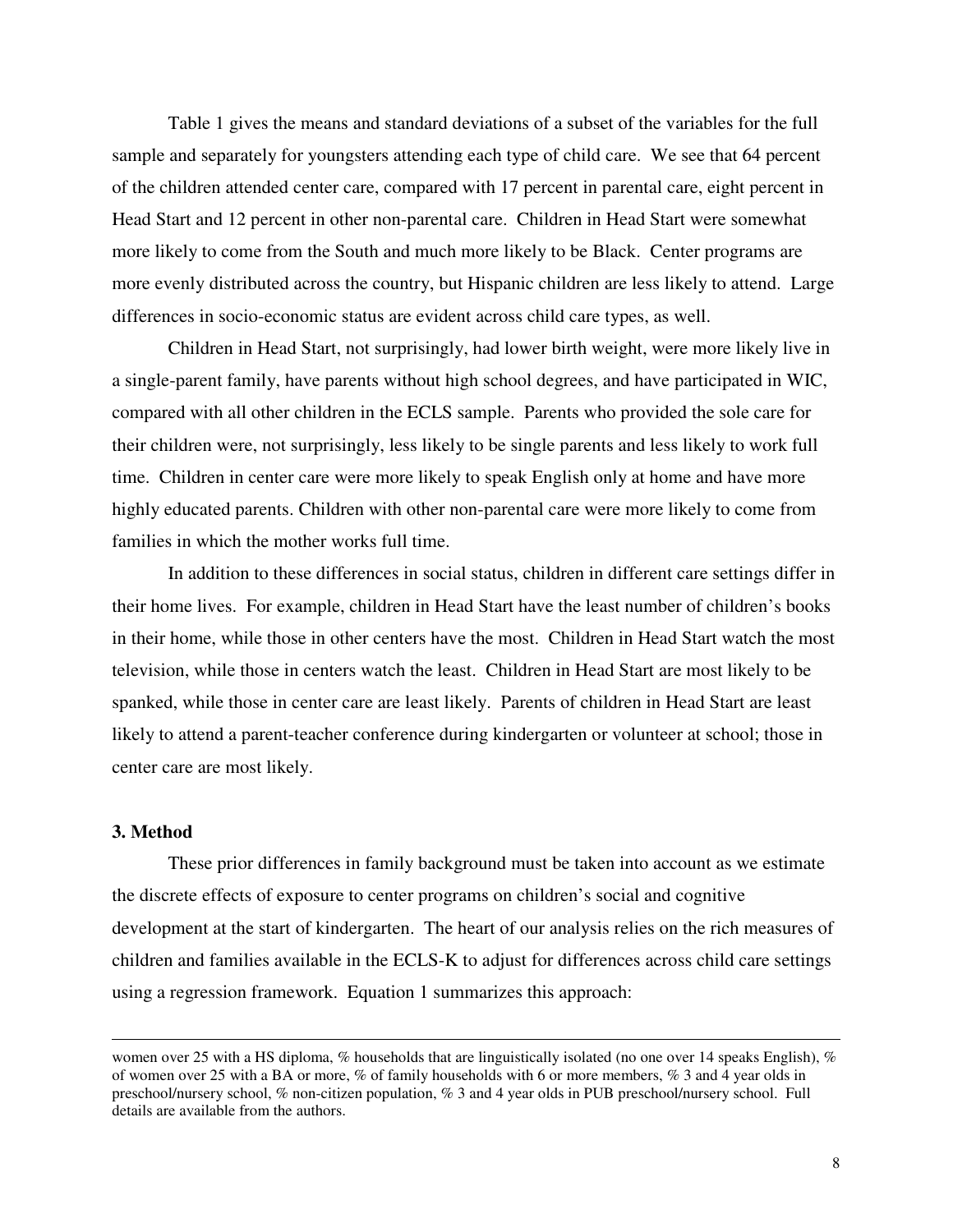$$
Y_{izs} = \alpha_0 + C_{izs}\alpha_1 + X_{izs}\alpha_2 + Z_{zs}\alpha_3 + \pi_s + \varepsilon_{izs} \qquad (1)
$$

The outcome  $(Y)$  of child (i) in zipcode (z) and state (s) is a function of child care type (C), child and family characteristics (X), demographic attributes of the zip code in which the child resides (Z), state fixed effects  $(\pi)$ , and a random and normally distributed error term ( $\varepsilon$ ). Child care type in the base model is a series of three dummy variables for center care, Head Start and other non-parental care in comparison to parental care. In the models assessing duration, child care type is expanded to include the duration of center care.

The center program dummy variable in this case is replaced by seven dummy variables measuring starting center care at age zero to one year, one to two years, two to three years, three to four years, four to five years, greater than five years, and start date unknown. In the model assessing intensity the center care dummy is supplemented by mutually exclusive dummy variables for attendance of 15 to 30 hours per week for at least nine months per year and for attendance of at least 30 hours per week for at least nine months per year.

Notwithstanding family background controls, it is easy to mis-specify a regression model. For example, many regression models assume a linear relationship among variables when the relationship is meaningful but non-linear. The bias created by this misspecification can be larger when there is less overlap across treatments, as is the case here. For example, we may estimate the effect of income on child outcomes using data points that fall mostly within one income range; the group of children in this income range will be most important for determining the estimate. If children in a particular care type (for example Head Start) have much different income then we may apply estimates that are inaccurate for this group. We mitigate the potential bias from misspecification by using multiple dummy variables instead of continuous variables for measures such as education and income. In addition we run a separate analysis using statistical matching of children across child care type. We use kernel matching, a non-parametric matching approach that creates matches for the treatment using (biweight) kernel weighted averages of those not in the treatment (Heckman, Ichimura and Todd 1998).<sup>7</sup>

<sup>&</sup>lt;sup>6</sup> Most analyses using ECLS-K require clustering by school for properly estimating standard error. However, because child care attendance occurred prior to schooling, clustering is unnecessary in this case. Specification checks using clustering at the school level show no difference in the statistical significance of estimated effects.

 $<sup>7</sup>$  This gives very similar results to predicting treatment probabilities, P, as a function of all the other right-hand-side</sup> variables in Equation 1 using a probit, and then creating a weight of 1 for those in the treatment and P/(1-P) for those not in the treatment.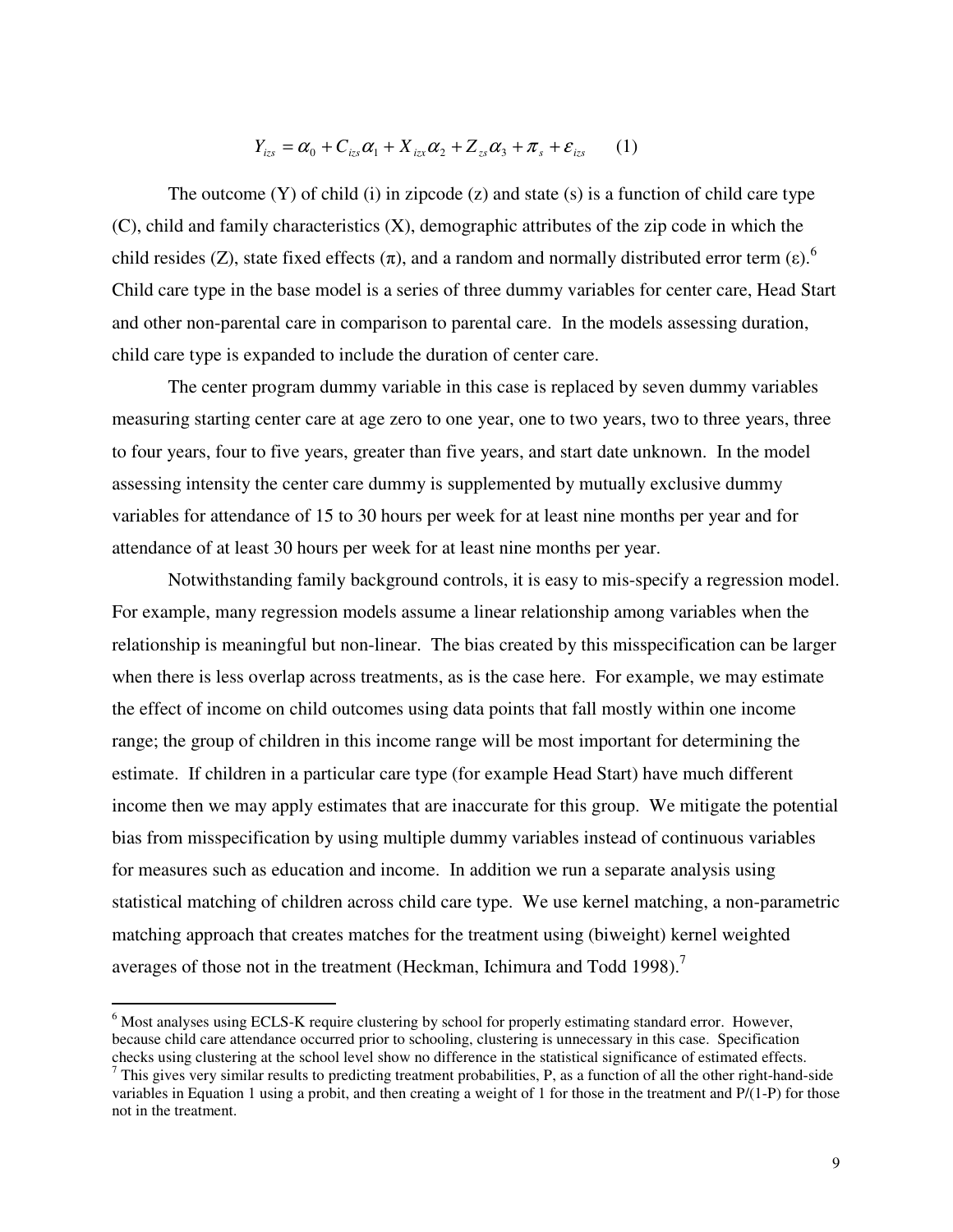In addition, we reduce the possibility of omitted variable bias in our analyses by using an unusually rich set of control variables. We also performed an instrumental variables estimation, based on measures of child care supply, with the hypothesis that supply factors would influence parents' selection of child care but be unrelated to other aspects of family background that would directly affect child outcomes. We obtained counts of child care establishments and community organizations at the zip code level. Given the extensive set of zip code level controls from the census in the second stage, we posited that these measures would predict center use but not child outcomes. Due to our concern that child care establishments could act as a proxy for unmeasured tastes, we also ran specifications that did not include this measure.

To supplement these zip code level measures, we obtained a number of state-level measures to capture state intervention. We created three variables that measure state-level child care spending: each state's 1999 spending on pre-kindergarten programs, Head Start, and the child care component of their Temporary Assistance to Needy Families (TANF) initiative was divided by the number of children under 5 years of age living in poverty.<sup>8</sup> Finally, we included measures from Schulman and Blank (2004) for the income cutoff for state child care assistance both as a level and as a percentage of the state median. These variables were meant to capture each state's commitment to child care provision, particularly for poor children. We estimated a linear probability model in the first stage. Unfortunately, while the difference between the IV estimates and the OLS estimates were not statistically significant and the IV estimates were in the same direction as the OLS estimates, the standard errors were too large to draw any meaningful conclusions from the IV analyses.

We first present the model for our full sample and then show results separately by the children's race and family economic status. Our full sample includes all racial groups. However, due to limited sample sizes, we only present results for the White, Black and Hispanic sub-samples. It is important to note that reading assessments were only administered to students deemed minimally proficient in English. Students who could not pass an oral proficiency screener in English were not given the full assessment in pre-reading skills. Therefore, our results for Hispanic students are only generalizable to those students whose English ability was above a threshold. We utilize two approaches to define economic status. As a broad measure of

<sup>&</sup>lt;sup>8</sup> Head Start and state pre-K spending figures are from Blank, Schulman, & Ewan (1999). TANF spending data, for 1999, are from http://www.acf.dhhs.gov/programs/ofs/data/tableB\_1999.html. The share of population under five years of age in poverty is taken from long form of the decennial census.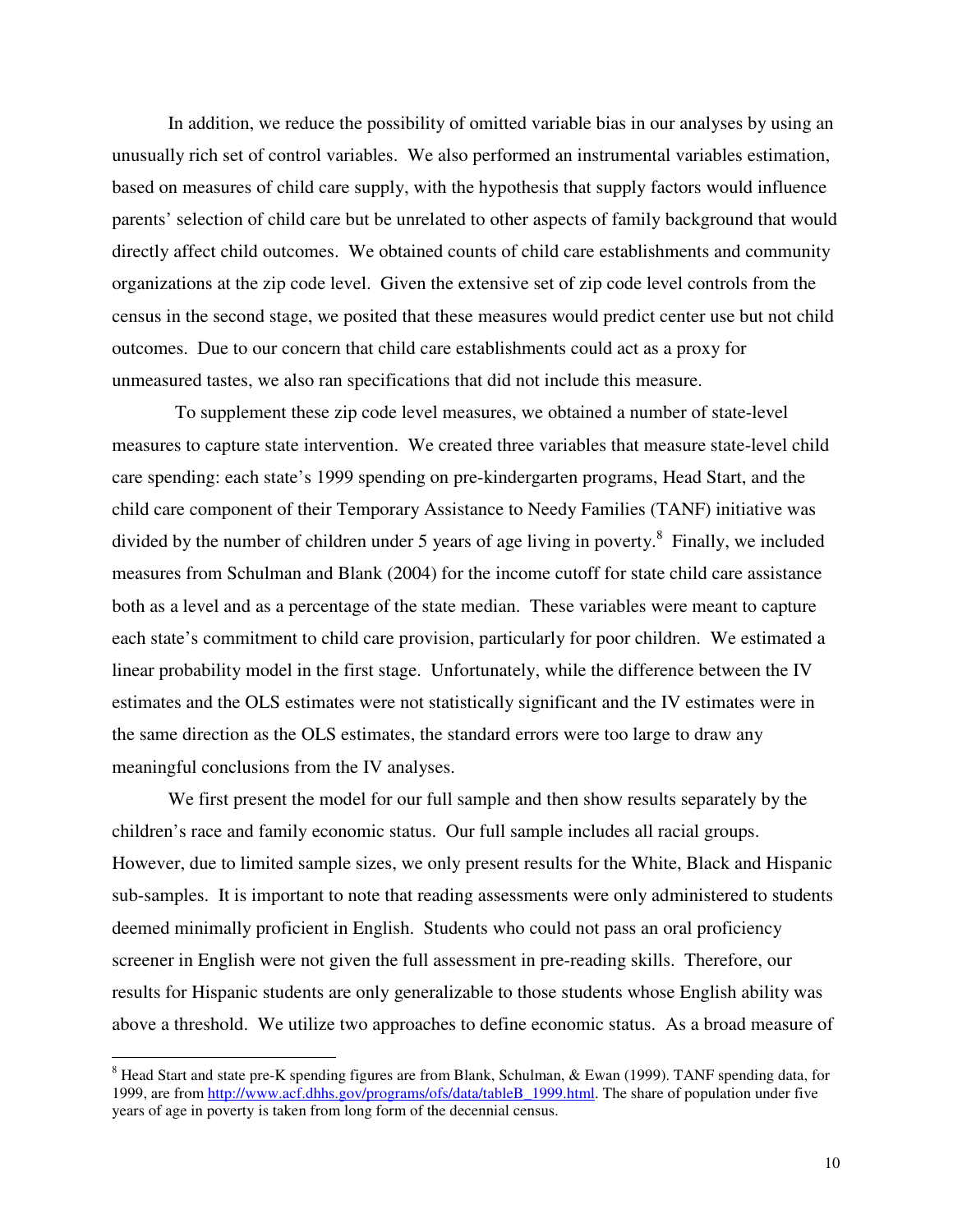economic well-being, we group together children from families in the lowest income-to-needs ratio quartile, the middle half, and the top quartile. We also consider a stricter measure of poverty that includes only those children whose income-to-needs ratio is less than 0.5 or children whose mother *and* father have never completed high school. This group represents about 8 percent of the full sample.

#### **4. Results**

Table 2 presents a model that predicts child outcomes based on child-care type and the set of prior family attributes, parental practices, zip code-level demographics, and state fixed effects. (Full details of the estimates are available from the authors). The results provide evidence that center care improves children's reading and math skills but also increases behavioral problems relative to parental care. For the full sample, center care attendance increases reading skills by 1.1 points. The standard deviation in reading is 10.0; thus the point estimate implies a 0.11 standard deviation increase. The results are very similar for understanding of math concepts. Attending a center program is associated with a 1.2 point (0.12 *SD*) increase in math performance. The estimates for the social-behavioral index show negative effects from exposure to center programs. Center attendance is associated with a 0.089 (SD) point decrease in the behavior index.

The effects associated with attending a Head Start preschool for the full sample are not statistically different from zero for either pre-reading or math skills, although they do suggest a negative effect on social behavior of 0.12 *SD* units below children who remain in parental care. One caution about the Head Start effects is that of omitted variable bias. Because the negative Head Start effects drop significantly as additional controls are included in the model, we may have not fully accounted for selection effects and that additional controls are needed.

Many studies have postulated that the effects of center programs will differ across diverse groups of families. For example, children in households with many resources for advancing early language, pre-reading, and math skills may not benefit as much from center care as those in families without such resources. To examine whether child care choices have differing impacts by family income, we also estimated our model for children from families in the lowest incometo-needs ratio quartile, the middle half and the top quartile. We see no statistically significant difference across these three income groups. With few exceptions, center programs appear to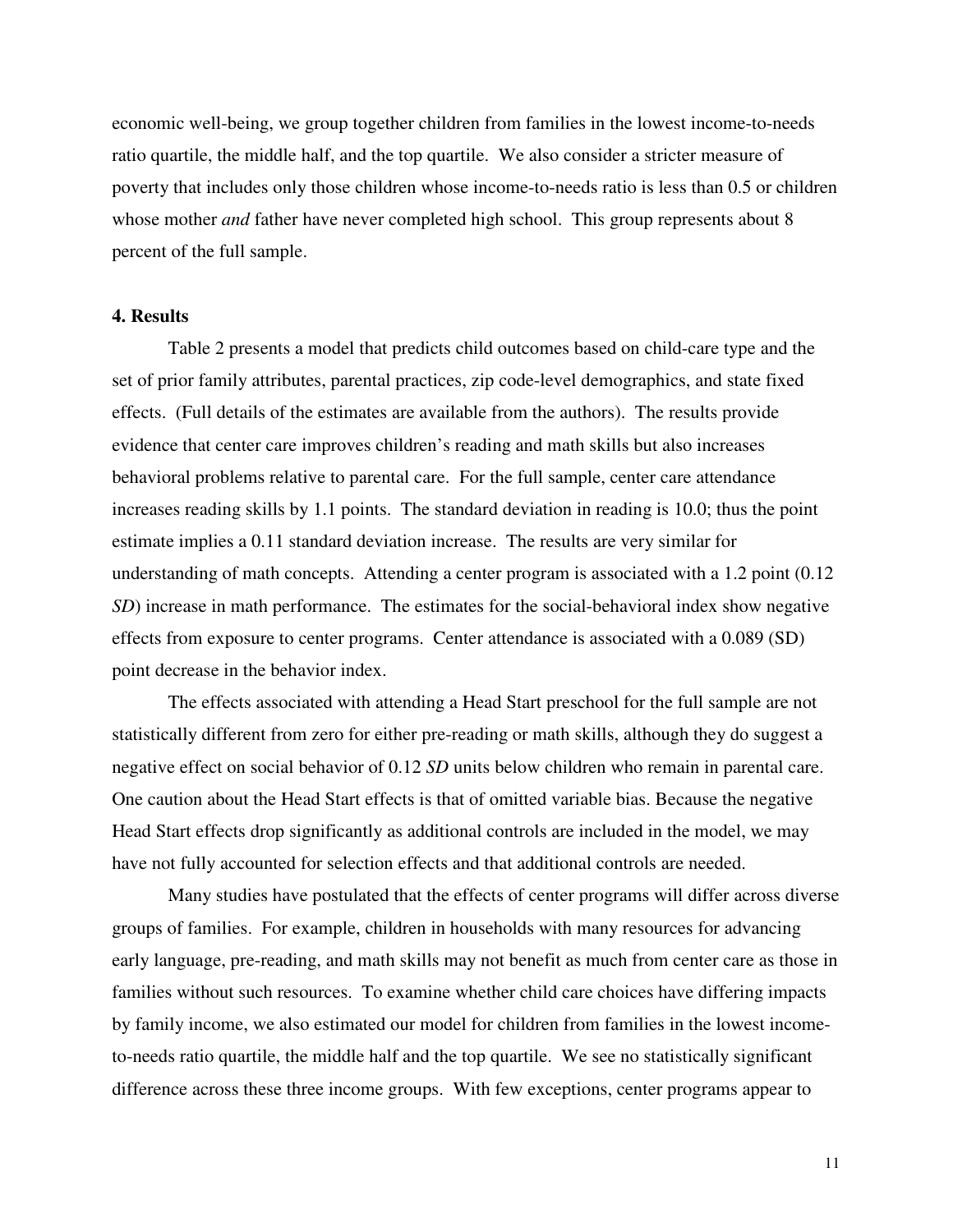advance pre-reading and math concepts while under cutting social behavior. The magnitudes of the point estimates do vary, with children from middle-income homes experiencing the biggest gains in pre-reading skills. However, the relative magnitudes of the effects for low income children are sensitive to the definition of low-income. With a more restrictive definition of poverty, i.e. an income-to-needs ratio of less than 0.5 or very low parental education, we find that the poorest children do enjoy the greatest academic returns from center programs.

We employed both instrumental variables and propensity score matching to test the model specification. Table 3 shows that our instruments were not strong enough to accurately estimate child care effects: while the point estimates are larger, so are the standard errors. However, the statistical matching results are quite similar to those discussed above. Center attendance is associated with a 0.13*SD* increase in pre-reading and math performance and, again, a decrease in the social-behavior index. We also ran the model for each of the three income groups using weights from propensity-score matching. The results are very similar to the OLS results, indicating that the limited overlap across child care types is unlikely to be biasing our results. One minor difference is that the results are slightly different for pre-reading among children in the high-income group, along with the middle-income behavior relative to social behavior, but this is solely due to differences between parental and other non-parental care. Parental care is the comparison group for the OLS results, while the combination of parental and non-parental care is the comparison for the statistical matching results. The propensity score estimates consistently produce smaller standard errors than the OLS estimates, strengthening our confidence in the results.

In Table 4 we present results separately for White, Black and Hispanic children. While the estimates are similar in direction to the results presented above for the entire sample, the magnitude of academic gains are dramatically larger for English-proficient Hispanic students. For instance, center care is associated with a 0.23*SD* increase in the reading scores of Hispanic students, almost three times the effect size for White children. This effect size is quite similar to the learning gains observed after Tennessee lowered class sizes to 15-18 students in kindergarten and the early grades. At the same time, center programs do not have a significantly negative impact on the social behavior of Hispanic children. In addition, Hispanic children who attend Head Start do better in reading than those who receive maternal care, though the Head Start effect is smaller then the center effect.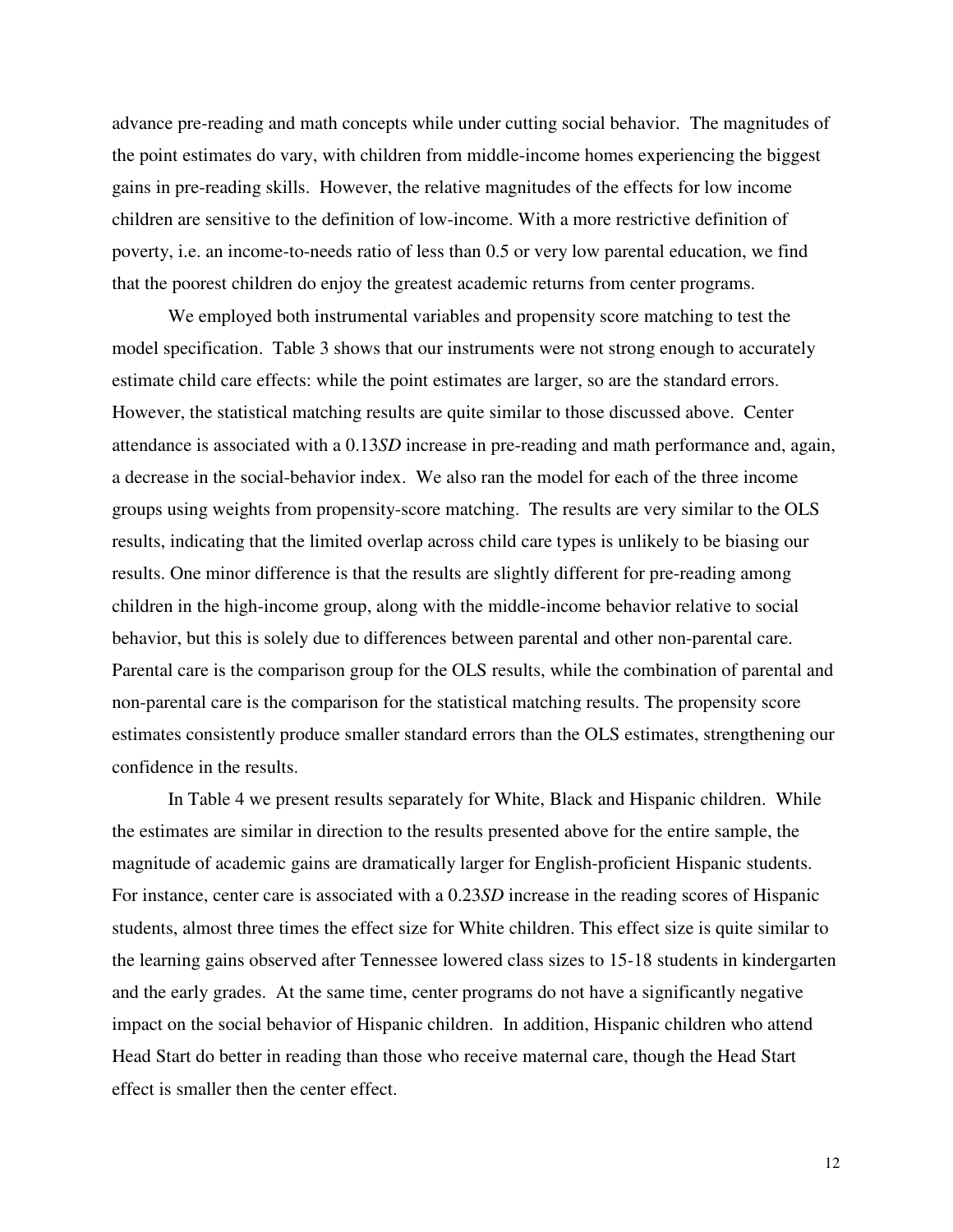Next we move to the effects associated with the duration and intensity with which children are exposed to center programs. Table 5 gives the results of the duration measure. Column 1 shows that for the full sample, the greatest benefit of center care for reading and math skills accrues to children who start center-based programs between the ages of two and three. Interestingly, those who start both before and after that time appear to gain less. Except for those who entered after age five, attending a center remains associated with higher scores than parental care. The results for social behavior are different, although perhaps predictable. The negative behavioral effects are greater the earlier a child enters.

These estimations aim to gauge causal effects from exposure to center programs. However, it is possible that we have not controlled for some factor that affects both the age of entry and child development (despite the rich set of controls applied). But, the difference in the relationship between duration and achievement in comparison to duration and behavior suggests that the results are not driven solely by a simple story of selection bias. If particularly strong families put their kids in center care at a given age and we were not able to adjust for that with the many controls, we would expect to see the highest scores across all three measures for children associated with the duration of center attendance. This is not the case. The socialbehavioral effects differ from the cognitive effects.

The middle three columns of Table 5 give the results separately for the lowest quartile, middle half and highest quartile of families' income-to-needs ratio. Again the results are similar across the income groups. Almost uniformly, the strongest reading and math effects occur for those who enter centers between the ages of two and three, and the worst behavioral effects occur for those who enter the earliest. With only a few exceptions, the pattern that is evident across income groups also holds for Whites, Blacks and Hispanics. (These results are available from the authors). One notable exception is that starting a center program early does not seem to have any negative impact on English-proficient Hispanic children in the sample.

As well as duration, children differ meaningfully in how much time they spend in center care during a given year. Table 6 shows the effect of intensity of care using dummy variables to capture whether a child attended a center for 15-30 hours per week or for more than 30 hours per week, for at least nine months per year. In this case, the coefficient on the center care dummy variable picks up the effect of any center attendance and should be added to the coefficients on the measures of intensity to get the total effect of intense attendance relative to parental care.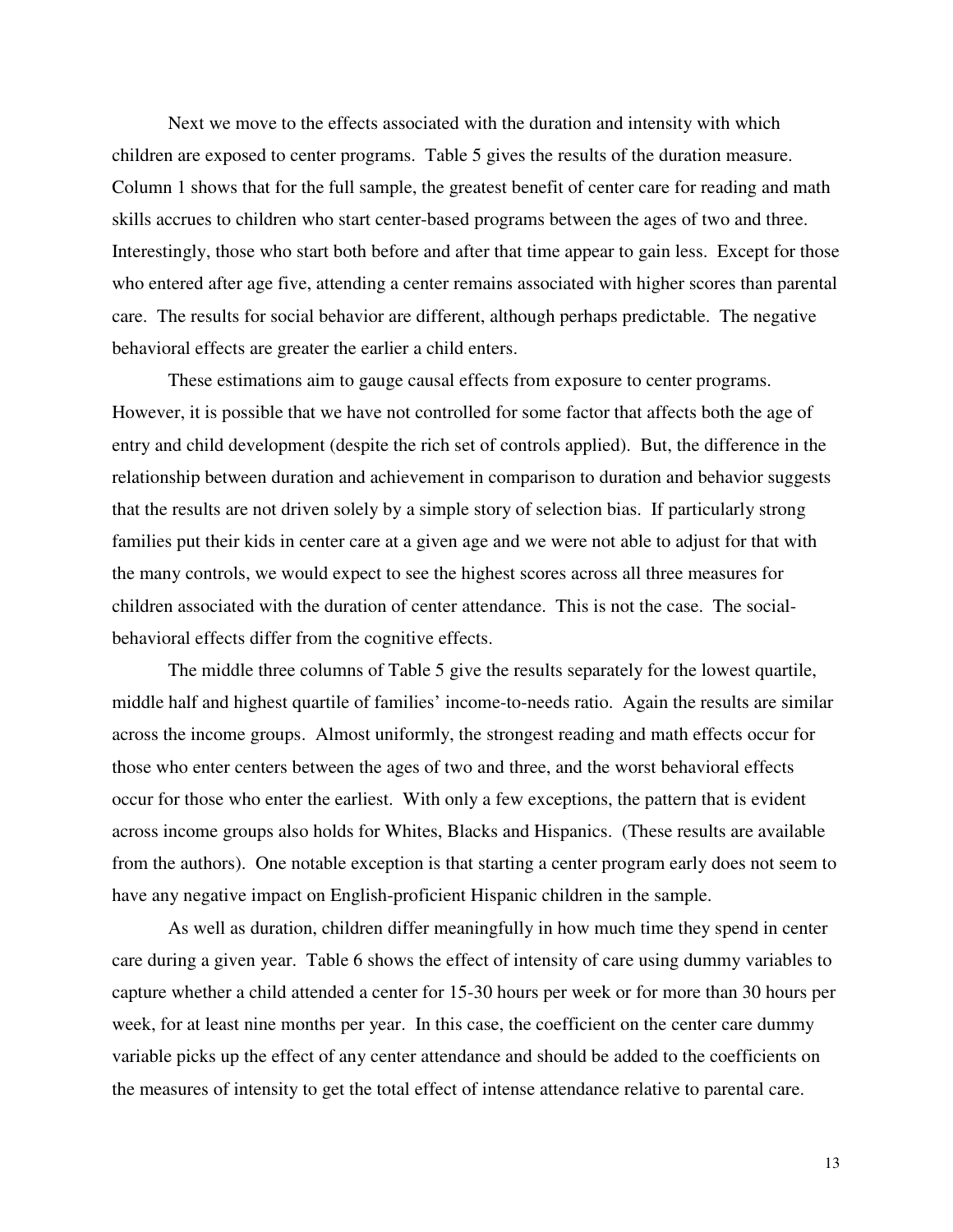The first column presents the results for the full sample. These estimates suggest that intensity – attending at least 15 hours per week – substantially increases the contribution of center programs to cognitive growth. Attending for more than 30 hours a week is also associated with positive cognitive skills. Consistent with previous research, we find longer hours are associated with negative behavioral outcomes. Not only do the negative behavioral effects appear for those with at least 15 hours of care per week, but additional care, as measured by at least 30 hours of center care, more than doubles this negative effect, from an effect size of -0.10 *SD* to -0.25 *SD* for the full sample. For children from middle-class and affluent families these decrements are -0.28 *SD* and -0.29 *SD*. This approximates about two-thirds the suppressing effect experienced by children who grow-up with a moderately depressed mother.

The estimates for the full sample obscure important differences across income groups, as shown in the middle panel of Table 6. For the low-income group, only children who attend a center program for more than 30 hours experience significant gains in pre-reading skills. This same group experiences no negative social-behavioral effects from additional hours in a center. At the other extreme, children from higher-income families do not show any significant gains from attending centers for more than 30 hours per week and, in sharp contrast to the low-income children, those from higher income families display increasingly negative behavior the longer they attend a center program each week.

The impact of intensive exposure to a center program also varies dramatically based on the child's race, as shown in the righthand panel of Table 6. For example, White children who attend a center program for 15 to 30 hours a week for at least nine months a year show higher cognitive gains than children who have more limited exposure. In contrast, Hispanic children do not seem to gain from extra hours; in fact, more intensive exposure is associated at times with a drop in pre-reading and math performance. The results for Black children are more mixed: high intensity attendance is associated with increased pre-reading scores, but not math performance. For behavior, intense exposure to a center has a negatively association for White children, but interestingly has no discernible effect for Black or Hispanic children. It's important to remember that our results for Hispanic children are only generalizable for those with minimal English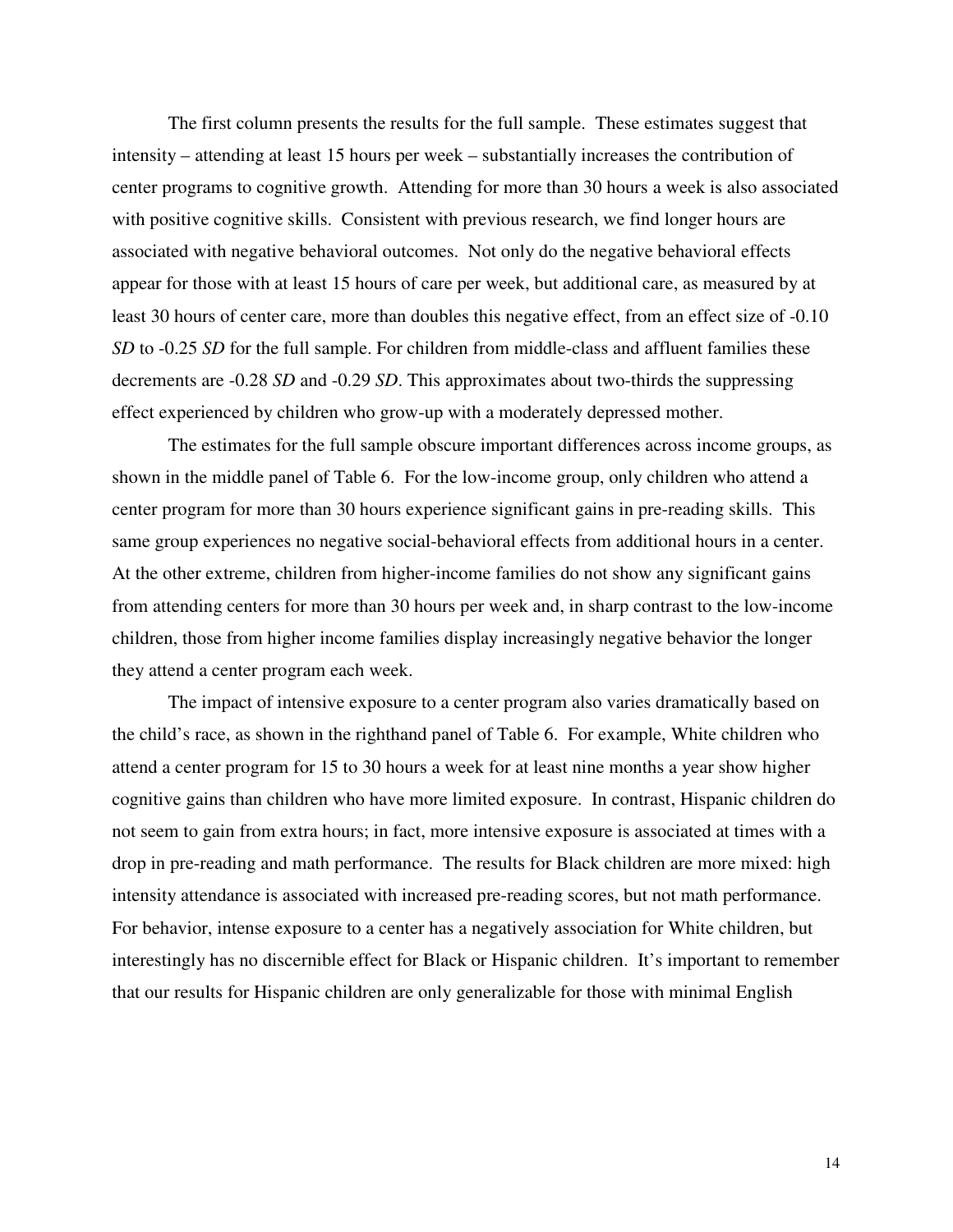proficiency; further research would be useful in assessing whether these effects also hold for Hispanic children with more limited English.<sup>9</sup>

In addition, while the models presented combine months with hours, we also ran specifications with these separated. Table 7 shows that additional hours hold a positive effect on cognitive outcomes when they are combined with extended months in centers. Moreover, additional months do not appear to have a detrimental affect on behavior, instead it is the long hours of attendance each week that appears to drive the decrements in social behavior.

#### **5. Conclusion**

This study began with the question: How much might be too much when it comes to children's attendance at preschool centers? Our findings using the ECLS-K show that the answer depends upon which child and which domain of child development is being examined. We found that, on average, exposure to a center program prior to starting kindergarten is associated with about a 0.1 *SD* difference in pre-reading and math skills on average, though it is also associated with approximately the same size negative effect on a teacher-reported behavioral measure that captures approaches to learning, self-control and a variety of interpersonal skills. These differential effects suggest further exploration of the characteristics of center attendance that affect cognitive and social outcomes. Is there a type of center care that maximizes the positive cognitive effects while minimizing the negative social effects? In this paper we have looked at the amount of center care, both duration and intensity, that children experience.

Are there optimal ages for children to enter center programs, or amounts of exposure that are better, in order to maximize the positive cognitive effects while minimizing negative social effects? We found consistent effects for the duration of center attendance across income groups. The strongest cognitive benefits were enjoyed by youngsters who entered a center program between the ages of two and three years of age. Children who started earlier did not display greater pre-reading or math skills, and, in fact, the predicted averages are somewhat lower than for those who started between the ages of two and three years-old.

<sup>&</sup>lt;sup>9</sup> We chose the categories of hours in Tables 6 and 7 to correspond with half-day and full-day center-based programs; however, there are numerous ways of categorizing intensity. From examination of the distribution of hours of care for children who used center programs, there are two peaks at approximately 10 hours and 40 hours. Based on this distribution, we re-ran the model with alternative classifications (for example, less than 20 hours, 20 to 40 hours, and greater than 40 hours) and obtained very similar estimates to those reported in Tables 6 and 7.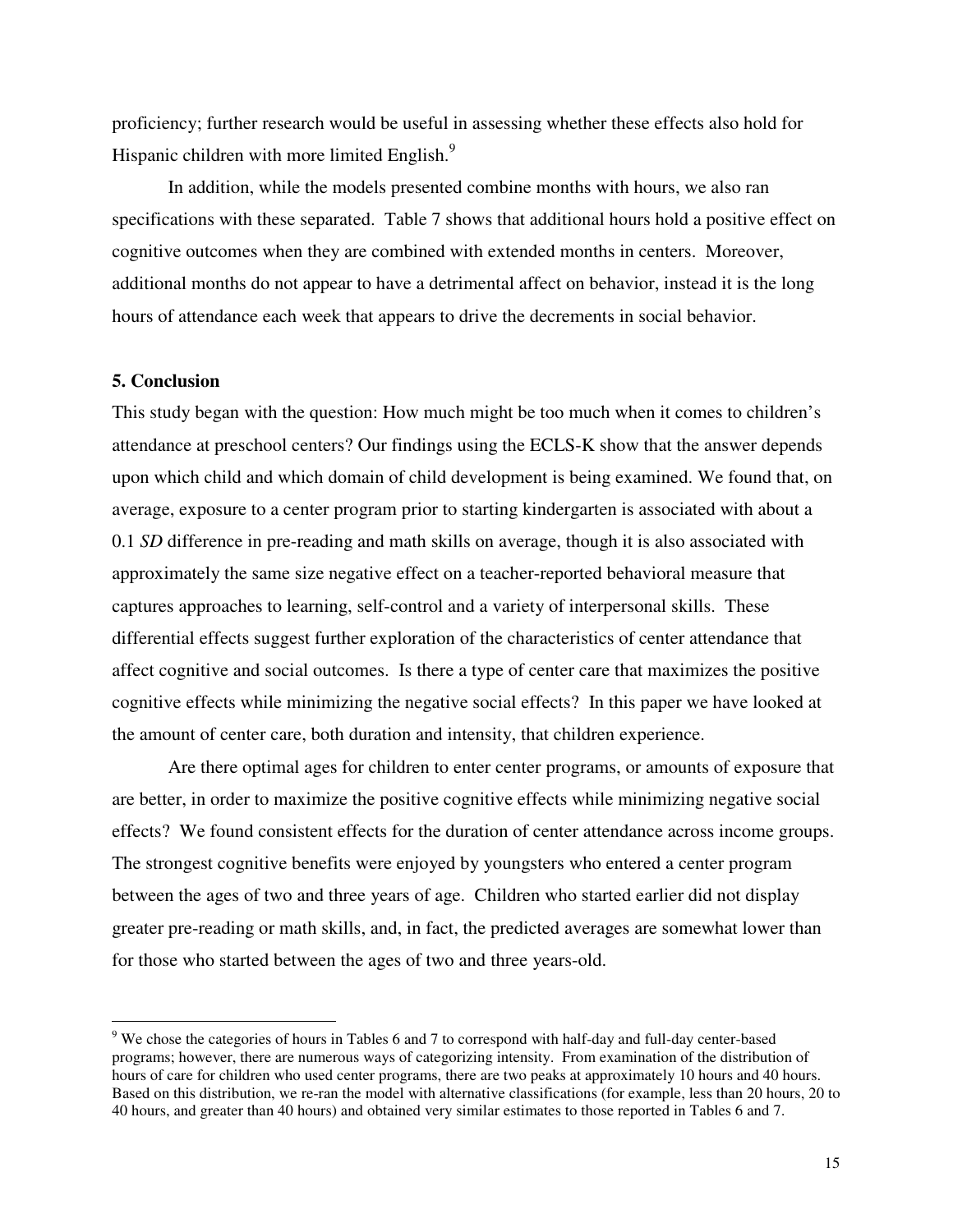In addition, the negative behavioral effects associated with center attendance, compared with parental care, are much greater for those who enter a center at less than two years of age and are particularly large for those who start at less than one year of age. For both low and high income children, starting a center program before the age of two is not particularly beneficial for cognitive development and appears to be detrimental for social development. One caveat to these findings is that the ECLS data only provide information on when the child started a center, not a complete child-care history; so, start date serves as a proxy for duration in our analysis.

Our results for the intensity of attending a center program, measured in hours per week and months per year, do vary across family income groups.<sup>10</sup> For children from low-income families, additional hours per week are associated with some gains in reading and math and few detrimental effects on social development. But while high income children enjoy gains in prereading and math skills when attending at moderate levels (15 to 30 hours per week), they see no cognitive gains and substantially greater behavioral problems associated with additional hours of weekly center attendance. The study also highlights variation in effects for children of different races. English-proficient Hispanic children seem to benefit more in terms of cognitive development from center attendance than White or Black children with similar characteristics, and Hispanic children's center exposure is not associated with lower rates of social-behavioral growth.

Assessing the cost-benefit of universal preschool or other center-based programs is well beyond the scope of this report. Yet we do find that exposure to at least a half-day center program yields cognitive benefits for most children. The good news is that middle-class children appear to benefit cognitively. The bad news is that universal access may not dramatically close early learning gaps. Our findings also suggest that greater benefits can accrue from interventions that start earlier than age four. Generally, children learn more when they start center care between two and three years of age. In addition, while half day programs may be beneficial for children from higher income families, full day programs better serve children from lower income families, allowing them to gain pre-reading and math skills without detriment to social behavior.

 $10$  Note that this analysis assesses the effects of hours of attendance within a center program, not total hours of nonparental care. In estimates not presented in this paper, we did not find a statistically significant relationship between total hours of child care, of all types, and child outcomes.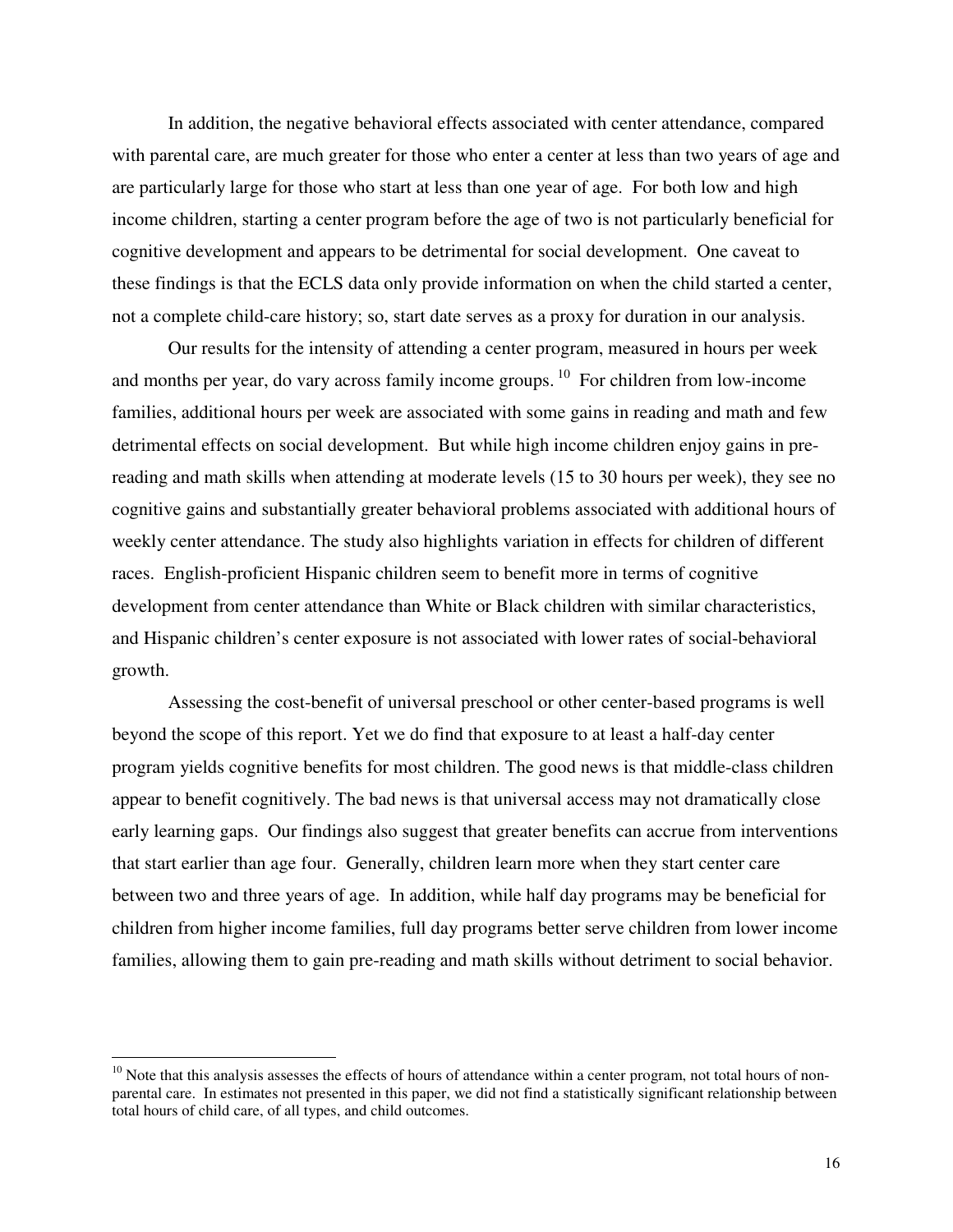#### **References**

- August, D. & Hakuta, K., Eds. (1997). *Improving Schooling for Language Minority Children: A Research Agenda*. Washington, D.C.: National Academy Press.
- Barnett, S. (1995). Long-term effects of early childhood programs on cognitive and school outcomes. *The Future of Children, 5*, 25-50.
- Bates, J. E., Marvinney, D., Kelly, T., Dodge, K. A., Bennett, D. S., & Pettit, G. S. (1994). Child care history and kindergarten adjustment. *Developmental Psychology, 30*, 690-700.
- Belsky, J. (2001). Developmental risks (still) associated with early child care. *Journal of Child Psychology & Psychiatry & Allied Disciplines, 42*, 845-859.
- Belsky, J. (2002). Quantity Counts: Amount of Child Care and Children's Social-Emotional Development. *Developmental and Behavioral Pediatrics, 23*, 167-170.
- Blank, H., Schulman, K., & Ewan, D. (1999). Seeds of Success. Washington, D.C.: Children's Defense Fund. http://www.childrensdefense.org/pdf/seeds\_of\_success.pdf.
- Burchinal, M. R., Campbell, F. A., Bryant, D. B., Wasik, B. H., Ramey, C. T. (1997). Early intervention and mediating processes in cognitive performance of children of low-income African-American families. *Child Development, 68* (5), 935-954.
- Bridges, M., Fuller, B. C., Rumberger, R., & Tran, L. (2004). Preschool for California's children: Promising benefits, unequal access. *PACE Policy Brief, 04-3*, Berkeley, CA: Policy Analysis for California Education (PACE).
- Campbell, F.A. & Ramey, C.T. (1994). Effects of early intervention on intellectual and academic achievement: A follow-up study of children from low-income families. *Child Development* 65, 684-698.
- Campbell, F. A., & Ramey, C. T. (1995). Cognitive and school outcomes for high-risk African-American student at middle adolescence: Positive effects of early intervention. *American Educational Research Journal, 32*, 743-772.
- Campbell, F. A., Ramey, C. T. Pungello, E. P., Miller-Johnson, S., & Sparling, J. J. (2002). Early childhood education: Young adult outcomes from the Abecedarian Project. *Applied Developmental Science, 6* (1), 42-57.
- Clements, M., Reynolds, A., & Hickey, E. (2004). Site-level Predictors of School and Social Competence in the Chicago Child-Parent Centers. *Early Childhood Research Quarterly, 19*, 273-296.
- Colwell, M. J., Pettit, G. S., Meece, D., Bates, J. E., Dodge, K. A. (2001). Cumulative Risk and Continuity in Nonparental Care from Infancy to Early Adolescence. *Merrill-Palmer Quarterly, 47*, 207-234.
- Early Childhood Longitudinal Study, Kindergarten Class of 1998-99. *ECLS-K Base Year Data Files and Electronic Code Book*. On the Web, National Center for Educational Statistics.
- Fryer, R. & Levitt, S (2004). "Understanding the Black-White Test Score Gap in the First Two Years of School," *The Review of Economics and Statistics*, May.
- Fuller, B., Loeb,S., Strath, A. and Carrol, A.B. (2004). "States Formation of the Child Care Sector: Family Demand and Central Policy," *Sociology of Education* 77, 337-358.
- Fuller, B. C., Livas, A., & Bridges, M. (2005). How to expand and improve preschool in California: Ideals, evidence, and policy options. *PACE Working Paper 05-1*. Berkeley, California: Policy Analysis for California Education (PACE).
- Garces, E., Thomas, D., & Currie, J. (2002). Longer term effects of Head Start. *The American Economic Review, 92*, 999-1012.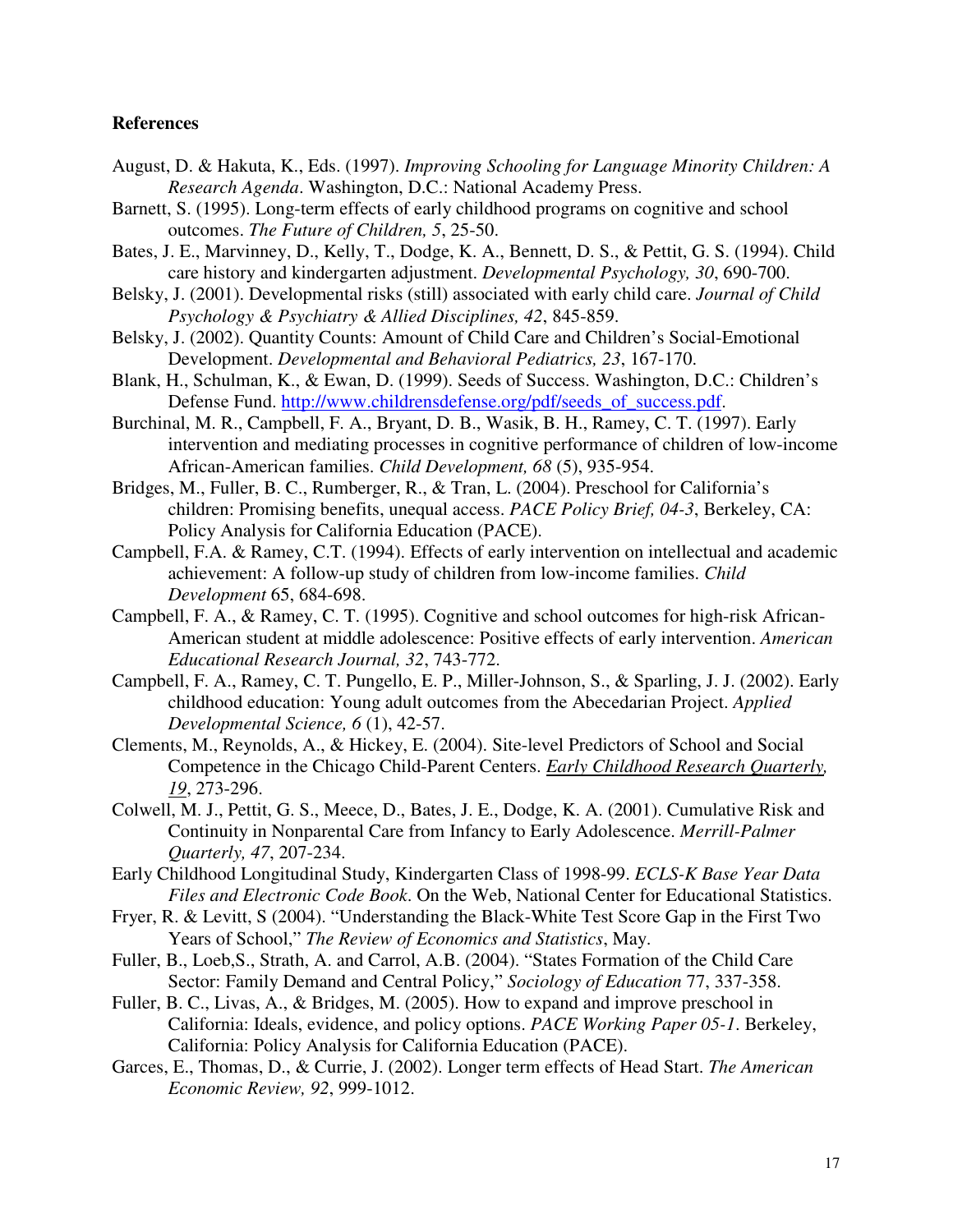- Han, Wen-Jui, Jane Waldfogel and Jeanne Brooks-Gunn. 2001. "The Effects of Early Maternal Employment on Later Cognitive and Behavioral Outcomes." *Journal of Marriage and Family 63*, February, pp. 336-354.
- Heckman, J., Ichimura, H. & Todd, P. (1998), 'Matching as an econometric evaluation estimator', *Review of Economic Studies 65*, 261—294.
- Hofferth, S., Shauman, K., Henke, R., & West, J. (1995). *Characteristics of Children's Early Care and Education Programs: Data from the 1995 National Household Education Survey*. Washington, D.C.: National Center for Education Statistics.
- Liang, X., Fuller, B., & Singer, J. (2000). Ethnic differences in child care selection: The influence of family structure, parenting practices, and home language. *Early Childhood Research Quarterly, 15*, 357-384.
- Loeb, S., Fuller, B., Kagan, S. L., & Carrol, B. (2004). Child care in poor communities: Early learning effects of type, quality, and stability. *Child Development, 75,* 47-65.
- Magnuson, K. A., Ruhm, C. J., & Waldfogel, J. (2004). Does pre-kindergarten improve school preparation and performance? *National Bureau of Economic Research Working Paper 10452*. Cambridge, MA: NBER.
- Magnuson, K.A., Meyers, M, Ruhm, C.J., and Waldfogel, J. (2004). "Inequality in Preschool Education and School Readiness." *American Educational Research Journal 41*: 115-157.
- NICHD ECCRN & Duncan, G. (2003). Modeling the Impacts of Child Care Quality on Childrens Preschool Cognitive Development. *Child Development, 74*, 1454-1475.
- NICHD ECCRN. (2002). Maternal employment and child cognitive outcomes in the first 3 years of Life: The NICHD Study of Early Child Care. *Child Development, 73*, 1052-1072.
- NICHD ECCRN. (2003). Does the amount of time spent in child care predict socioemotional adjustment during the transition to kindergarten? *Child Development, 74*, 976-1005.
- O'Brien-Strain, M., Moye, L., & Sonenstein, F. L. (2003). *Arranging and Paying for Child Care*. San Francisco, California: Public Policy Institute of California.
- Reardon, S. (2003). Sources of educational inequality: The growth of racial/ethnic and socioeconomic test score gaps in kindergarten and first grade. State College, PA: Penn State University (Manuscript).
- Reynolds, A. J., & Temple, J. A. (1998). Extended early childhood intervention and school achievement: Age 13 findings from the Chicago Longitudinal Study. *Child Development, 69*, 231-246.
- Rumberger, R. W., & Arellano, B. (2003). *Understanding and Addressing the Latino Achievement Gap in California.* Draft Report submitted to the Latino Policy Institute, California Policy Research Center, University of California.
- Schulman, K., & Blank, H. (2004). Child Care Assistance Policies 2001-2004: Families Struggling to Move Forward, States Going Backward. Washington, D.C.: National Women's Law Center. http://www.nwlc.org/pdf/childcaresubsidyfinalreport.pdf
- Shonkoff, J. P. & Phillips, D. A., Eds. (2000). *From Neurons to Neighborhoods: The Science of Early Child Development*. Washington, D.C.: National Academy Press.
- Smith, T., Kleiner, A., Parsad, B., Farris, E., & Green, B. (2003). Prekindergarten in the U.S. Public Schools. Washington, DC: U. S. Department of Education.
- Snow, C. E., Burns, M. S., & Griffin, P. (Eds.). (1998). *Preventing Reading Difficulties in Young Children*. Washington, DC: National Academy Press.
- Vandell, D. L. & Ramanan, J. (1992). Effects of Early and Recent Maternal Employment on Children from Low-Income Families. *Child Development, 63*, 938-949.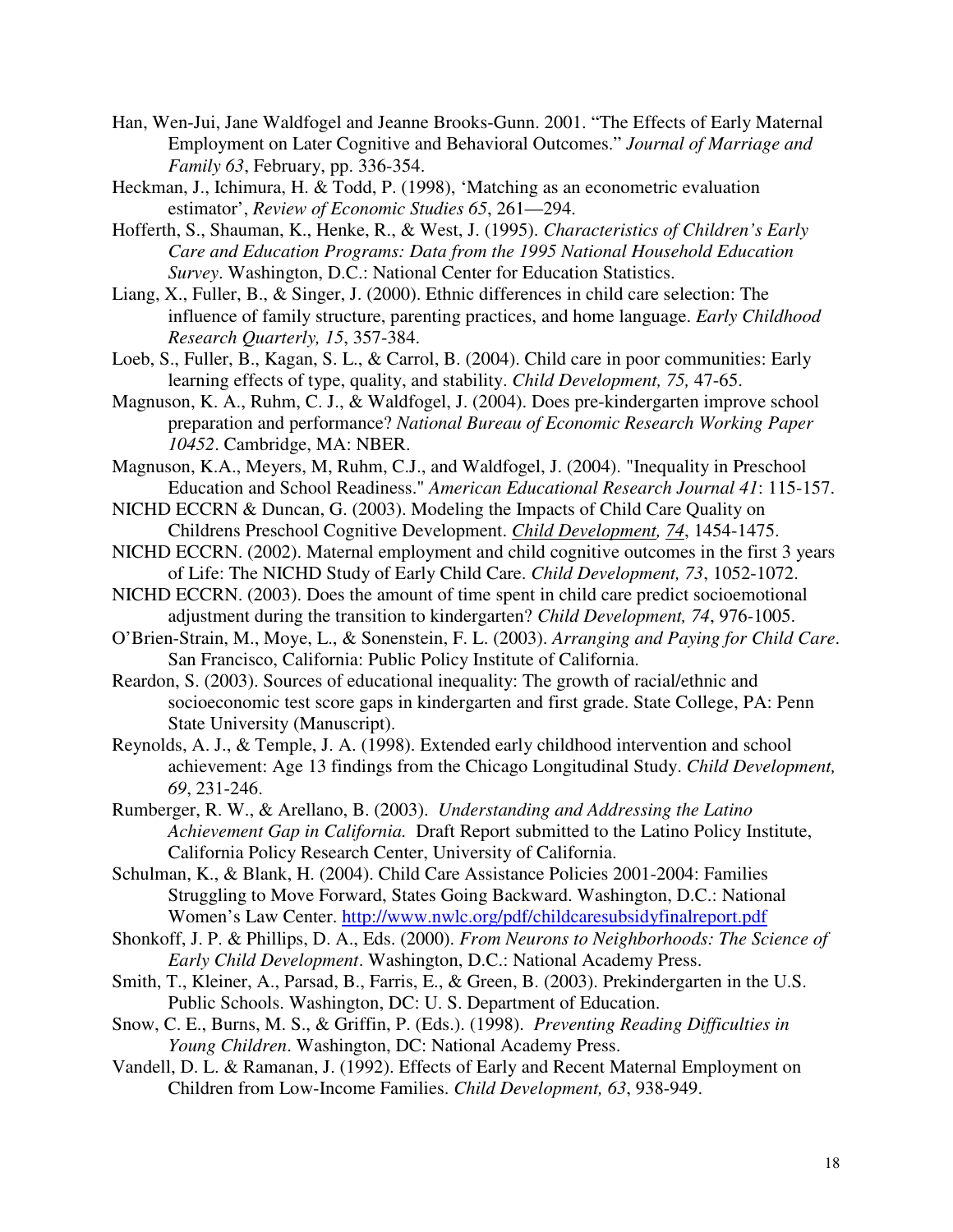|                                            | All        | <b>Parental</b> | <b>Center</b> | <b>Head Start</b> | <b>Other</b> |
|--------------------------------------------|------------|-----------------|---------------|-------------------|--------------|
| <b>Sample Size</b>                         | 14162      | 2363            | 9015          | 1093              | 1691         |
| South                                      | 0.37       | 0.38            | 0.36          | 0.44              | 0.34         |
| <b>Birth Weight</b>                        | 118(21)    | 118(22)         | 119(21)       | 114(23)           | 117(21)      |
| <b>Race/Ethnicity</b><br><b>Black</b>      | 0.16       | 0.12            | 0.14          | 0.39              | 0.13         |
| Hispanic                                   | 0.13       | 0.17            | 0.11          | 0.19              | 0.18         |
| <b>English Only at Home</b>                | 0.84       | 0.80            | 0.86          | 0.80              | 0.81         |
| <b>Single parent family</b>                | 0.22       | 0.16            | 0.20          | 0.43              | 0.28         |
| <b>Mother's Education</b><br>$<$ HS        | 0.10       | 0.19            | 0.06          | 0.24              | 0.12         |
| <b>HS</b>                                  | 0.31       | 0.36            | 0.27          | 0.44              | 0.37         |
| <b>Vocational</b>                          | 0.06       | 0.06            | 0.05          | 0.06              | 0.06         |
| <b>BA</b>                                  | 0.16       | 0.10            | 0.20          | 0.02              | 0.10         |
| <b>Some Grad</b>                           | 0.02       | 0.01            | 0.02          | 0.01              | 0.01         |
| <b>MA</b>                                  | 0.05       | 0.02            | 0.06          | 0.00              | 0.03         |
| PhD                                        | 0.01       | 0.00            | 0.02          | 0.00              | 0.01         |
| <b>Mother Employed Full Time</b>           | 0.46       | 0.24            | 0.48          | 0.44              | 0.65         |
| <b>Father Employed</b><br><b>Full Time</b> | 0.70       | 0.73            | 0.74          | 0.44              | 0.67         |
| <b>WIC Participation</b>                   | 0.45       | 0.49            | 0.37          | 0.89              | 0.52         |
| <b>Income to Needs</b><br>$\leq .5$        | 0.07       | 0.08            | 0.04          | 0.22              | 0.06         |
| $.5 - 1.0$                                 | 0.11       | 0.14            | 0.08          | 0.29              | 0.13         |
| Home: # of children's books                | 78(59)     | 72(58)          | 85(60)        | 49(48)            | 69(56)       |
| tv hours                                   | 1.84(1.20) | 1.96(1.25)      | 1.73(1.12)    | 2.22(1.42)        | 1.98(1.28)   |
| visited library                            | 0.55       | 0.53            | 0.57          | 0.46              | 0.49         |
| spanked                                    | 0.20       | 0.22            | 0.18          | 0.27              | 0.23         |
| <b>Parent at School:</b>                   |            |                 |               |                   |              |
| <b>PTA</b> meeting                         | 0.34       | 0.36            | 0.35          | 0.30              | 0.27         |
| <b>Parent-Tchr conference</b>              | 0.86       | 0.83            | 0.88          | 0.79              | 0.84         |
| <b>Volunteered</b>                         | 0.50       | 0.50            | 0.55          | 0.31              | 0.42         |

# **Table 1: Descriptives of Selected Variables by Child Care Type**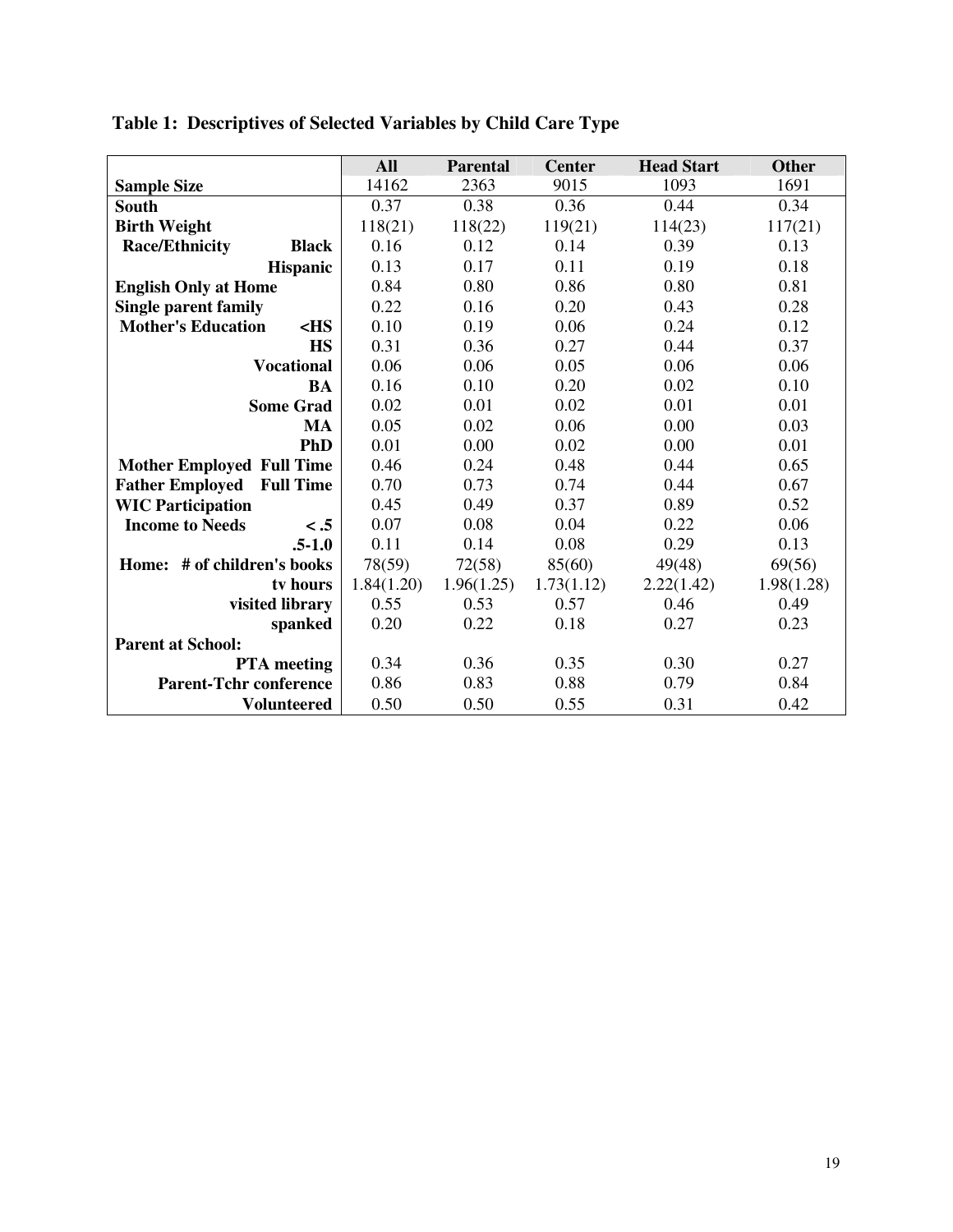**Table 2: OLS Estimates of the Effects of Child Care Settings on Cognitive and Behavioral Outcomes by Income (Full population, Lowest quartile, middle half and upper quartile)**

 $\overline{a}$ 

|                        | All             | Low         | Middle      | High       | Very Low   |
|------------------------|-----------------|-------------|-------------|------------|------------|
|                        | <b>Reading</b>  |             |             |            |            |
| <b>Center Care</b>     | $1.116***$      | 0.620       | $1.272***$  | 0.806      | $2.015***$ |
|                        | (0.224)         | (0.432)     | (0.304)     | (0.586)    | (0.770)    |
| <b>Head Start Care</b> | $-0.413$        | $-0.821$    | 0.120       | ---        | 0.367      |
|                        | (0.351)         | (0.504)     | (0.589)     |            | (0.848)    |
| Other Non-Parent       | $-0.414$        | $-0.316$    | $-0.280$    | $-0.882$   | $-0.970$   |
|                        | (0.300)         | (0.585)     | (0.407)     | (0.765)    | (1.169)    |
|                        |                 |             |             |            |            |
| Observations           | 11577           | 2670        | 5891        | 3016       | 829        |
| R-squared              | 0.36            | 0.28        | 0.30        | 0.33       | .32        |
|                        |                 |             | <b>Math</b> |            |            |
| Center Care            | $1.196***$      | $1.188***$  | $1.182***$  | $1.011*$   | $2.191***$ |
|                        | (0.215)         | (0.442)     | (0.289)     | (0.544)    | (0.799)    |
| <b>Head Start Care</b> | 0.322           | 0.514       | 0.097       |            | 1.138      |
|                        | (0.336)         | (0.515)     | (0.560)     | ---        | (0.880)    |
| Other Non-Parent       | 0.174           | 0.231       | 0.410       | $-0.495$   | 0.045      |
|                        | (0.288)         | (0.598)     | (0.387)     | (0.710)    | (1.213)    |
|                        |                 |             |             |            |            |
| <b>Observations</b>    | 11577           | 2670        | 5891        | 3016       | 829        |
| R-squared              | 0.37            | 0.29        | 0.30        | 0.32       | .31        |
|                        | <b>Behavior</b> |             |             |            |            |
| <b>Center Care</b>     | $-0.089***$     | $-0.158***$ | $-0.014$    | $-0.176**$ | $-0.238**$ |
|                        | (0.026)         | (0.054)     | (0.035)     | (0.068)    | (0.096)    |
| <b>Head Start Care</b> | $-0.122***$     | $-0.103$    | $-0.141**$  |            | $-0.158$   |
|                        | (0.041)         | (0.062)     | (0.067)     | ---        | (0.105)    |
| Other Non-Parent       | $0.105***$      | $-0.027$    | $0.166***$  | 0.080      | $-0.224$   |
|                        | (0.035)         | (0.072)     | (0.047)     | (0.089)    | (0.145)    |
|                        |                 |             |             |            |            |
| Observations           | 11577           | 2670        | 5891        | 3016       | 829        |
| R-squared              | 0.14            | 0.18        | 0.14        | 0.15       | .27        |

Standard errors in parentheses. \* significant at 10%; \*\* significant at 5%; \*\*\* significant at 1%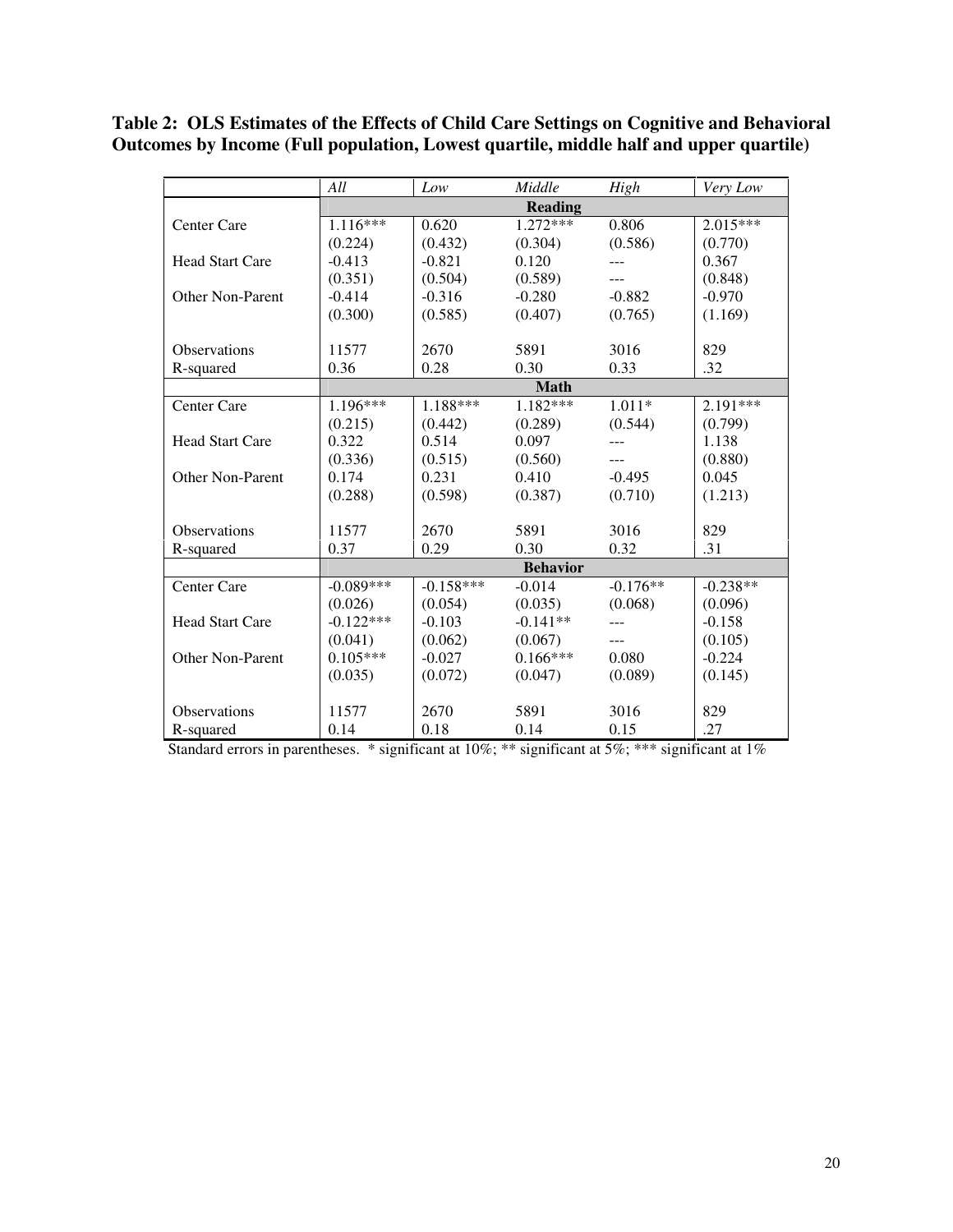# **Table 3: Specification Checks of the Effects of Child-Care Type on Children's Cognitive and Social Outcomes**

|                              | <b>Instrumental Variables Results</b> |                                     |                 |  |  |  |  |
|------------------------------|---------------------------------------|-------------------------------------|-----------------|--|--|--|--|
|                              | <b>Reading</b>                        | Math                                | <b>Behavior</b> |  |  |  |  |
|                              |                                       |                                     |                 |  |  |  |  |
| Center Care                  | $11.001**$                            | 8.893*                              | $-0.724$        |  |  |  |  |
|                              | (5.191)                               | (4.792)                             | (0.570)         |  |  |  |  |
| <b>Head Start Care</b>       | $-1.388$                              | $-0.702$                            | $-1.417**$      |  |  |  |  |
|                              | (6.374)                               | (5.883)                             | (0.700)         |  |  |  |  |
| <b>Other Non-Parent Care</b> | 6.714                                 | 5.693                               | $-0.476$        |  |  |  |  |
|                              | (4.265)                               | (3.936)                             | (0.468)         |  |  |  |  |
| R-squared $(n=9490)$         | 0.21                                  | 0.27                                | 0.04            |  |  |  |  |
|                              |                                       | <b>Statistical Matching Results</b> |                 |  |  |  |  |
|                              |                                       | <b>Head Start Children Excluded</b> |                 |  |  |  |  |
|                              | Reading                               | Math                                | <b>Behavior</b> |  |  |  |  |
| Center Care $(n=10763)$      | 1.289***                              | $1.255***$                          | $-0.134***$     |  |  |  |  |
|                              | (0.157)                               | (0.148)                             | (0.018)         |  |  |  |  |
| R-squared                    | 0.34                                  | 0.34                                | 0.13            |  |  |  |  |
|                              | <b>Center Care Children Excluded</b>  |                                     |                 |  |  |  |  |
|                              | <b>Reading</b>                        | <b>Math</b>                         | <b>Behavior</b> |  |  |  |  |
| Head Start $(n=3992)$        | $-453*$                               | 0.257                               | $-0.155***$     |  |  |  |  |
|                              | (0.234)                               | (0.234)                             | (0.029)         |  |  |  |  |
| R-squared                    | 0.34                                  | 0.34                                | 0.13            |  |  |  |  |

Models include all child/family controls and zip controls as well as dummy variables for Head Start participation and other non-parental care. Standard errors in parentheses. \* significant at 10%; \*\* significant at 5%; \*\*\* significant at 1%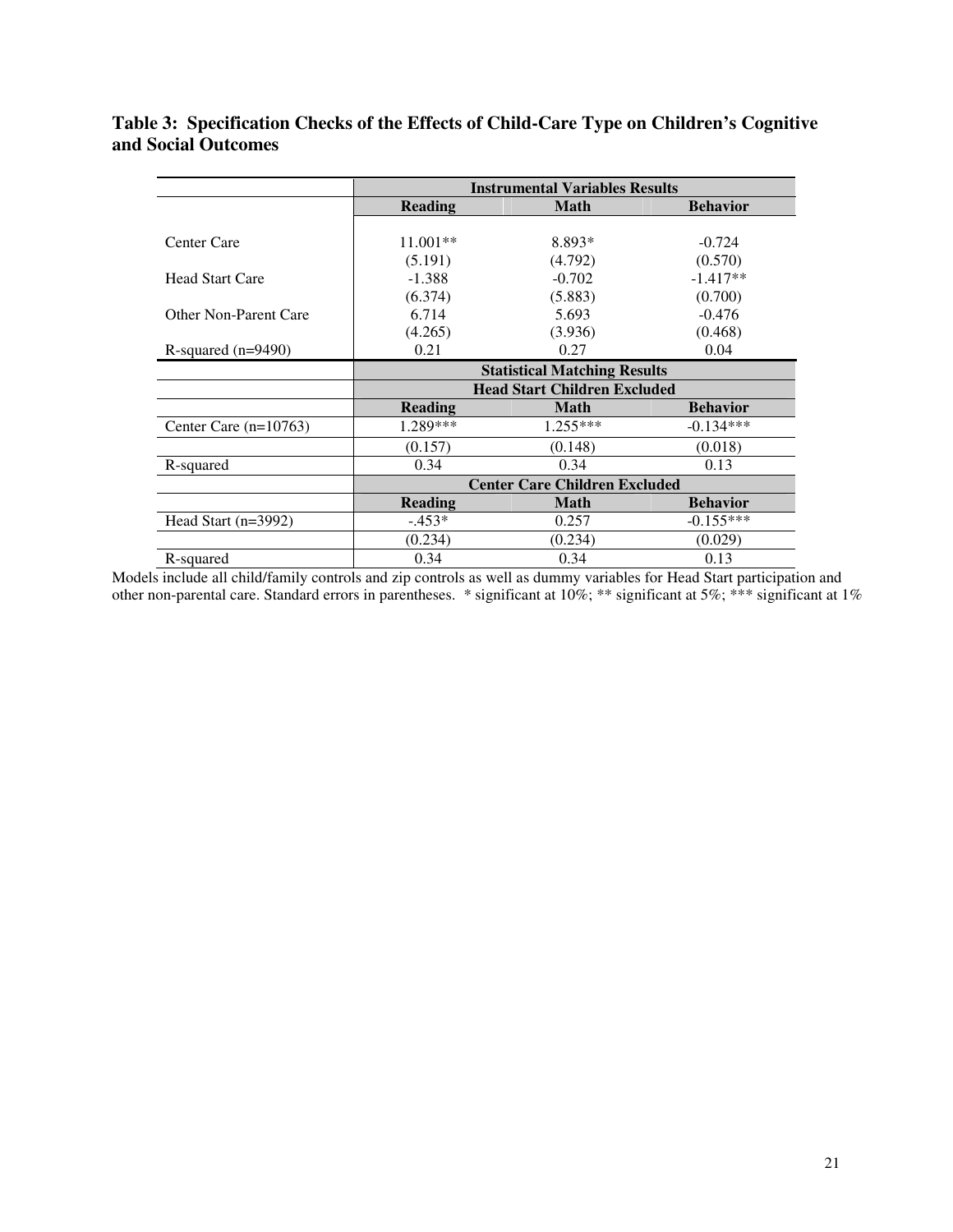# **Table 4: OLS Estimates of the Effects of Child-Care Settings on Cognitive and Behavioral Outcomes, by RACE**

|                        | <b>ALL</b>      | White       | <b>Black</b> | Hispanic   |  |  |
|------------------------|-----------------|-------------|--------------|------------|--|--|
|                        | <b>Reading</b>  |             |              |            |  |  |
| Center Care            | $1.116***$      | $0.852***$  | 1.026        | 2.289***   |  |  |
|                        | (0.224)         | (0.276)     | (0.694)      | (0.653)    |  |  |
| <b>Head Start Care</b> | $-0.413$        | $-0.491$    | $-1.175$     | $1.553*$   |  |  |
|                        | (0.351)         | (0.546)     | (0.806)      | (0.884)    |  |  |
| Other Non-Parent Care  | $-0.414$        | $-0.553$    | $-0.687$     | 1.195      |  |  |
|                        | (0.300)         | (0.377)     | (0.918)      | (0.828)    |  |  |
|                        |                 |             |              |            |  |  |
| <b>Observations</b>    | 11577           | 7495        | 1549         | 1456       |  |  |
| R-squared              | 0.36            | 0.33        | 0.39         | 0.39       |  |  |
|                        |                 |             | <b>Math</b>  |            |  |  |
| Center Care            | $1.196***$      | $1.043***$  | $1.602**$    | $1.996***$ |  |  |
|                        | (0.215)         | (0.269)     | (0.645)      | (0.603)    |  |  |
| <b>Head Start Care</b> | 0.322           | 0.703       | 0.173        | 0.974      |  |  |
|                        | (0.336)         | (0.532)     | (0.750)      | (0.816)    |  |  |
| Other Non-Parent Care  | 0.174           | 0.067       | $-0.133$     | 1.302*     |  |  |
|                        | (0.288)         | (0.368)     | (0.854)      | (0.764)    |  |  |
|                        |                 |             |              |            |  |  |
| <b>Observations</b>    | 11577           | 7495        | 1549         | 1456       |  |  |
| R-squared              | 0.37            | 0.33        | 0.37         | 0.37       |  |  |
|                        | <b>Behavior</b> |             |              |            |  |  |
| Center Care            | $-0.089***$     | $-0.072**$  | $-0.257***$  | $-0.081$   |  |  |
|                        | (0.026)         | (0.032)     | (0.088)      | (0.070)    |  |  |
| <b>Head Start Care</b> | $-0.122***$     | $-0.241***$ | $-0.216**$   | 0.028      |  |  |
|                        | (0.041)         | (0.064)     | (0.102)      | (0.094)    |  |  |
| Other Non-Parent Care  | $0.105***$      | $0.119***$  | $-0.062$     | 0.132      |  |  |
|                        | (0.035)         | (0.044)     | (0.116)      | (0.088)    |  |  |
|                        |                 |             |              |            |  |  |
| Observations           | 11577           | 7495        | 1549         | 1456       |  |  |
| R-squared              | 0.14            | 0.15        | 0.18         | 0.23       |  |  |

Standard errors in parentheses. \* significant at 10%; \*\* significant at 5%; \*\*\* significant at 1%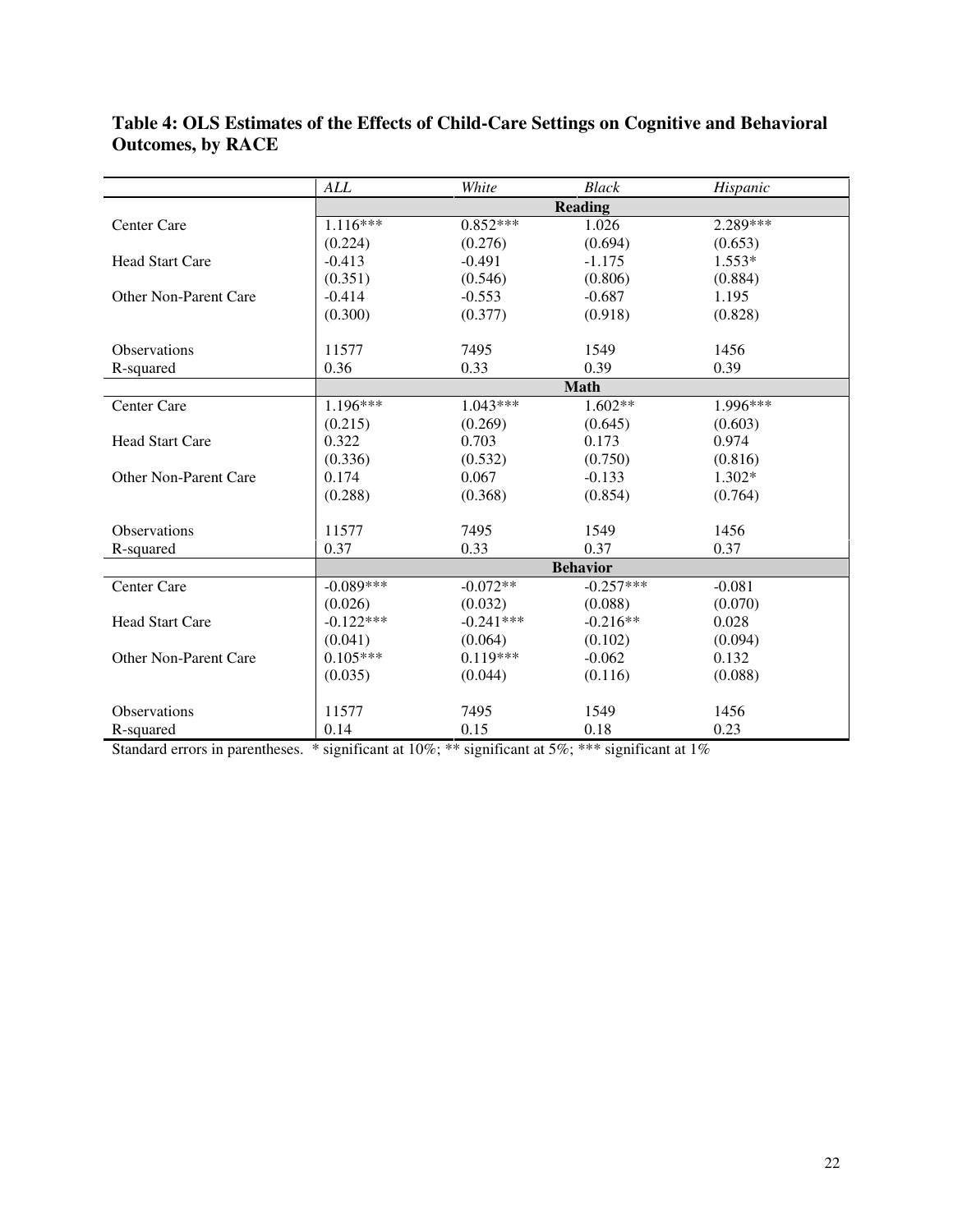|                        | All<br>(11577) | Low<br>(2670)  | <b>Middle</b><br>(5891) | <b>High</b><br>(3061) |  |
|------------------------|----------------|----------------|-------------------------|-----------------------|--|
|                        |                | <b>Reading</b> |                         |                       |  |
| Started Center Age 0-1 | 0.999***       | 0.473          | $1.351**$               | 0.242                 |  |
|                        | (0.374)        | (0.965)        | (0.534)                 | (0.752)               |  |
| Started Center Age 1-2 | 1.306***       | 1.161          | $1.171**$               | 0.552                 |  |
|                        | (0.415)        | (1.023)        | (0.589)                 | (0.820)               |  |
| Started Center Age 2-3 | 1.952***       | 2.111***       | 1.944***                | 1.338**               |  |
|                        | (0.328)        | (0.799)        | (0.485)                 | (0.669)               |  |
| Started Center Age 3-4 | 1.324***       | $-0.009$       | 1.700***                | 1.001                 |  |
|                        | (0.260)        | (0.555)        | (0.359)                 | (0.619)               |  |
| Started Center Age 4-5 | $0.728***$     | 0.710          | $0.776**$               | 0.296                 |  |
|                        | (0.260)        | (0.509)        | (0.351)                 | (0.681)               |  |
| Started Center Age > 5 | 0.475          | 0.244          | 0.814                   | $-0.370$              |  |
|                        | (0.557)        | (1.164)        | (0.737)                 | (1.323)               |  |
| R-Squared              | 0.36           | 0.28           | 0.30                    | 0.33                  |  |
|                        |                |                | <b>Math</b>             |                       |  |
| Started Center Age 0-1 | $1.404***$     | 0.303          | 1.590***                | 1.214*                |  |
|                        | (0.359)        | (0.986)        | (0.508)                 | (0.697)               |  |
| Started Center Age 1-2 | $1.103***$     | 1.537          | $1.010*$                | 0.471                 |  |
|                        | (0.398)        | (1.046)        | (0.560)                 | (0.761)               |  |
| Started Center Age 2-3 | 1.783***       | 2.731***       | $1.658***$              | 1.285**               |  |
|                        | (0.315)        | (0.817)        | (0.461)                 | (0.621)               |  |
| Started Center Age 3-4 | 1.393***       | $1.126**$      | $1.357***$              | 1.379**               |  |
|                        | (0.250)        | (0.567)        | (0.341)                 | (0.574)               |  |
| Started Center Age 4-5 | $0.851***$     | 1.087**        | $0.889***$              | 0.157                 |  |
|                        | (0.250)        | (0.520)        | (0.334)                 | (0.632)               |  |
| Started Center Age > 5 | 0.837          | 0.280          | 1.005                   | 0.700                 |  |
|                        | (0.534)        | (1.189)        | (0.701)                 | (1.227)               |  |
| R-Squared              | 0.37           | 0.29           | 0.30                    | 0.32                  |  |
|                        |                |                | <b>Behavior</b>         |                       |  |
| Started Center Age 0-1 | $-0.287***$    | $-0.372***$    | $-0.159***$             | $-0.388***$           |  |
|                        | (0.044)        | (0.119)        | (0.061)                 | (0.087)               |  |
| Started Center Age 1-2 | $-0.209***$    | $-0.203$       | $-0.157**$              | $-0.303***$           |  |
|                        | (0.048)        | (0.127)        | (0.067)                 | (0.095)               |  |
| Started Center Age 2-3 | $-0.157***$    | $-0.267***$    | $-0.068$                | $-0.233***$           |  |
|                        | (0.038)        | (0.099)        | (0.055)                 | (0.078)               |  |
| Started Center Age 3-4 | $-0.085***$    | $-0.154**$     | $-0.011$                | $-0.157**$            |  |
|                        | (0.030)        | (0.069)        | (0.041)                 | (0.072)               |  |
| Started Center Age 4-5 | $-0.026$       | $-0.105*$      | 0.040                   | $-0.073$              |  |
|                        | (0.030)        | (0.063)        | (0.040)                 | (0.079)               |  |
| Started Center Age > 5 | $-0.059$       | $-0.159$       | $-0.012$                | $-0.056$              |  |
|                        | (0.065)        | (0.144)        | (0.084)                 | (0.154)               |  |
| R-Squared              | 0.14           | 0.18           | 0.15                    | 0.16                  |  |

**Table 5: OLS Estimates of the Effects of Age at Center Entry on Cognitive and Social Outcomes By Income Group**

Models include all child/family controls, zip controls and state fixed effects, as well as dummy variables for Head Start participation, other non-parental care, and unknown center start date. Standard errors are in parentheses. \* significant at 10%; \*\* significant at 5%; \*\*\* significant at 1%.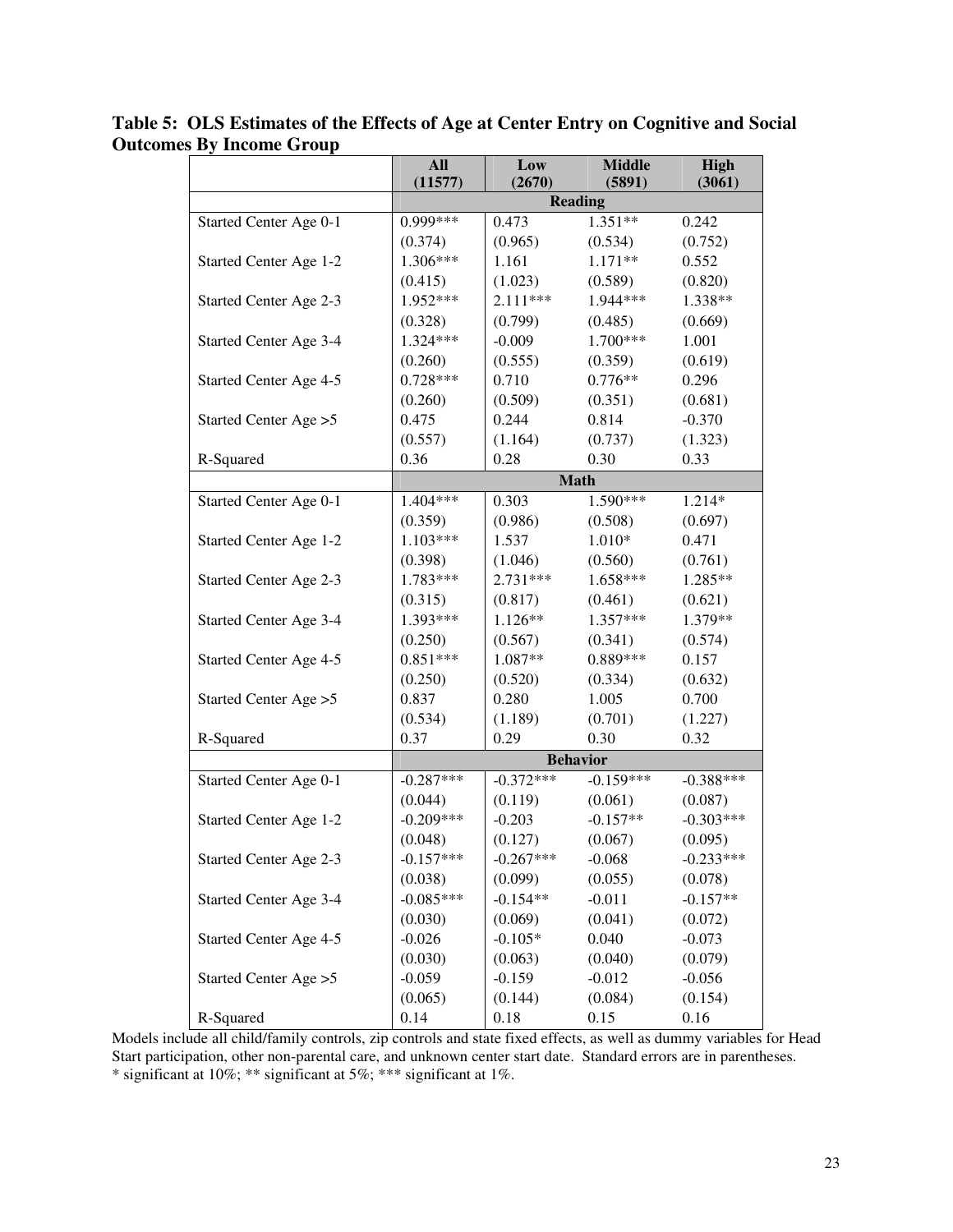|                                  | All         | Low        | <b>Middle</b> | <b>High</b> | White       | <b>Black</b> | <b>Hispanic</b> |
|----------------------------------|-------------|------------|---------------|-------------|-------------|--------------|-----------------|
|                                  | (11558)     | (2665)     | (5882)        | (3011)      | (7482)      | (1548)       | (1452)          |
| <b>Reading:</b>                  |             |            |               |             |             |              |                 |
| <b>Center Care</b>               | $0.818***$  | 0.272      | $0.935***$    | 0.674       | $0.617**$   | 0.295        | $2.450***$      |
|                                  | (0.237)     | (0.475)    | (0.321)       | (0.605)     | (0.288)     | (0.758)      | (0.728)         |
| 15-30 hours/week, 9 months       | $0.807***$  | 0.188      | 0.620         | $0.977**$   | $1.157***$  | 0.205        | $-1.629*$       |
|                                  | (0.261)     | (0.659)    | (0.390)       | (0.433)     | (0.309)     | (0.939)      | (0.849)         |
| At least 30 hours/week, 9 months | $0.854***$  | 1.495***   | $1.287***$    | $-0.407$    | 0.430       | 1.566***     | 0.897           |
|                                  | (0.241)     | (0.545)    | (0.350)       | (0.440)     | (0.304)     | (0.606)      | (0.822)         |
| R-squared                        | 0.36        | 0.28       | 0.30          | 0.33        | 0.34        | 0.39         | 0.40            |
| Math:                            |             |            |               |             |             |              |                 |
| Center Care                      | $0.928***$  | $1.073**$  | $0.898***$    | 0.695       | $0.761***$  | $1.376*$     | 1.970***        |
|                                  | (0.227)     | (0.486)    | (0.305)       | (0.561)     | (0.280)     | (0.708)      | (0.671)         |
| 15-30 hours/week, 9 months       | $0.769***$  | $-0.049$   | 0.467         | 1.296***    | $1.142***$  | $-0.173$     | $-1.112$        |
|                                  | (0.251)     | (0.674)    | (0.371)       | (0.401)     | (0.300)     | (0.876)      | (0.783)         |
| At least 30 hours/week, 9 months | $0.704***$  | 0.794      | $1.036***$    | 0.165       | $0.625**$   | 0.553        | 1.117           |
|                                  | (0.231)     | (0.557)    | (0.333)       | (0.408)     | (0.295)     | (0.566)      | (0.758)         |
| R-squared                        | 0.37        | 0.29       | 0.30          | 0.32        | 0.33        | 0.37         | 0.37            |
| <b>Behavior:</b>                 |             |            |               |             |             |              |                 |
| <b>Center Care</b>               | $-0.020$    | $-0.122**$ | 0.056         | $-0.088$    | $-0.007$    | $-0.155$     | $-0.051$        |
|                                  | (0.028)     | (0.059)    | (0.037)       | (0.070)     | (0.034)     | (0.096)      | (0.078)         |
| 15-30 hours/week, 9 months       | $-0.102***$ | $-0.062$   | $-0.117***$   | $-0.123**$  | $-0.119***$ | $-0.169$     | $-0.054$        |
|                                  | (0.030)     | (0.082)    | (0.044)       | (0.050)     | (0.036)     | (0.119)      | (0.091)         |
| At least 30 hours/week, 9 months | $-0.253***$ | $-0.088$   | $-0.279***$   | $-0.291***$ | $-0.287***$ | $-0.184**$   | $-0.069$        |
|                                  | (0.028)     | (0.068)    | (0.040)       | (0.051)     | (0.036)     | (0.077)      | (0.088)         |
| R-squared                        | 0.15        | 0.18       | 0.15          | 0.16        | 0.16        | 0.18         | 0.23            |

Table 6: OLS Estimates of the Effects of Intensity of Exposure to Center Programs on Cognitive and Social-Behavioral **Outcomes by Income and Race**

Standard errors in parentheses. \* significant at 10%; \*\* significant at 5%; \*\*\* significant at 1%

Models include child/family and zip code level controls, as well as Head Start dummy and non-relative care dummy (excluded group is parental care). Poor, middle, and high income models include <sup>a</sup> continuous income to needs variable.